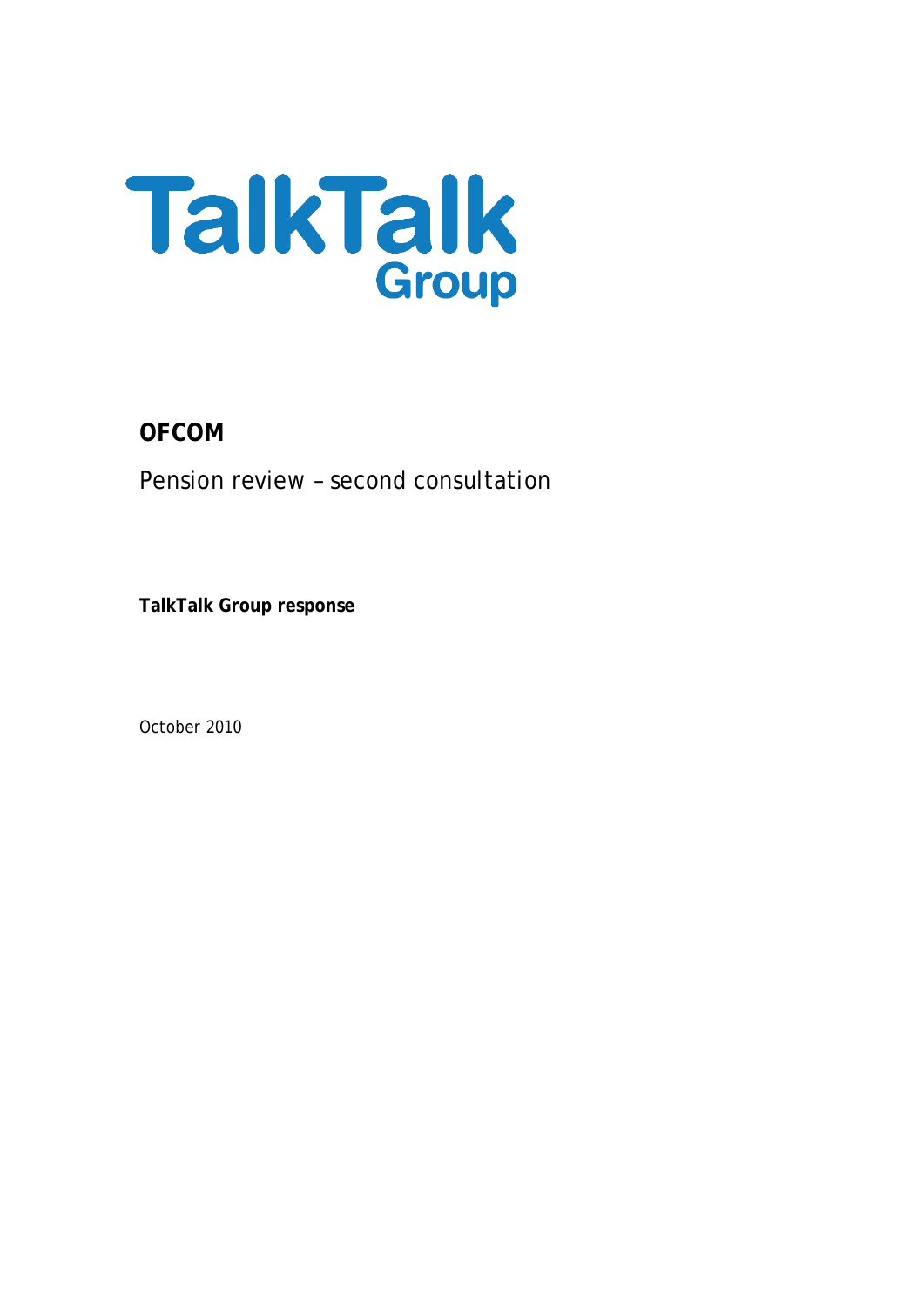# **A. INTRODUCTION**

- 1. This is TalkTalk Group's (TTG) response Ofcom's consultation regarding the regulatory treatment of a number of aspects of BT's pension scheme.
- 2. TalkTalk Group provides broadband to over 4 million residential and business customers under the TalkTalk, AOL, Tiscali, Opal and Pipex brands. We are the UK's biggest local loop unbundler, operate the UK's largest next generation network and are BT's largest wholesale customer.
- 3. The conclusion that Ofcom reaches on this pension question will have a profound effect on our customers and our business and more broadly on the effectiveness of competition and consumer benefits in the UK. Given its importance, it is critical that Ofcom's decision and reasoning on this issue is sound and transparent.
- 4. In summary our views are that underlying economic and regulatory principles in particular the need for wholesale prices to be based on 'efficient forward looking costs' and the six cost recovery principles - clearly point to a number of conclusions (some of which differ form Ofcom's conclusions):
	- BT's pension deficit contribution must be excluded from costs used to set wholesale prices
	- The cost of capital used to calculate costs must exclude the inflationary impact of the defined benefits scheme on the cost of capital (by making a downwards adjustment)
	- The annual pension cost must (for charge control purposes) be based on efficient costs of best practice companies
	- There is no inconsistency with these conclusions in fact the opposite, they are wholly internally consistent since they are based on the same underlying principles
- 5. Our response expands on these points more fully. We have broken down our response by the three key issues Ofcom has identified
	- Whether appropriate to exclude pension deficit contribution
	- Whether appropriate to adjust cost of capital to exclude impact of pension scheme
	- What cost measure should be used to reflect the cost of additional pension benefits awarded in the year
	- At the end we pick up on other issues and respond to Ofcom's individual questions

*If there are any questions regarding this submission please contact Andrew Heaney [\(HeaneyA@talktalkgroup.com](mailto:HeaneyA@talktalkgroup.com) or 07979 657965).*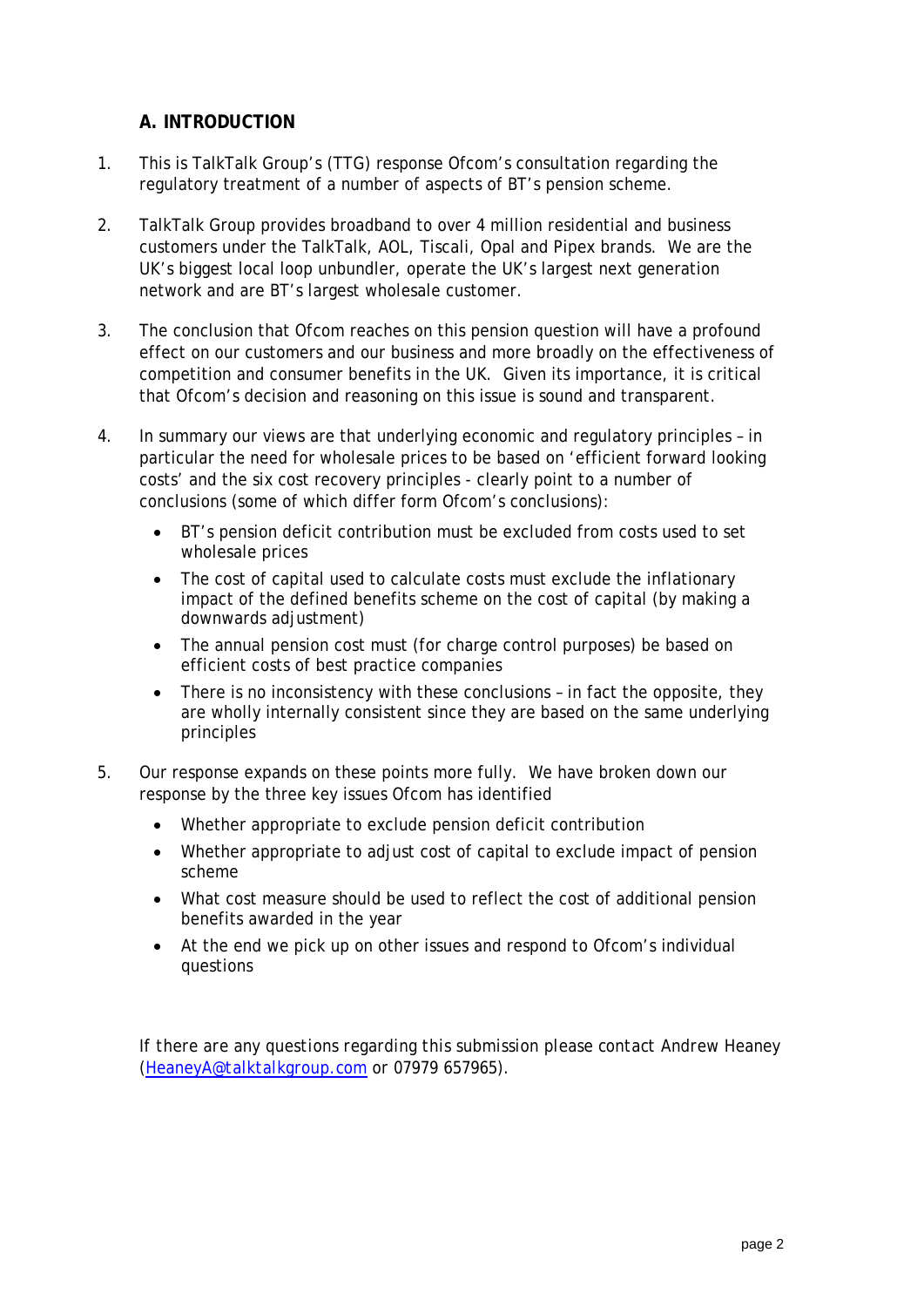# **EXCLUSION OF DEFICIT CONTRIBUTION**

6. We agree with Ofcom's approach conclusion that pension deficit contribution costs should be excluded from costs used to set wholesale charges. We also broadly agree with Ofcom's assessment of the reasons why and in particular its assessment of the six principles of cost recovery. Below we briefly comment on these highlighting any areas where we think that Ofcom's reasoning is incorrect.

## *COST CAUSALITY*

- 7. Cost causality is effectively the principle that the causer of the cost pays it is often considered the most important principle and promotes allocative efficiency. This principle is closely linked to the concept that prices should be based on forward looking incremental costs to mimic competition i.e. costs should be recoverable in wholesale charges if they are *'caused by provision of a service'* and *'efficiently incurred and necessary for providing services*"[1](#page-2-0) .
- 8. It is manifestly clear that deficit contribution is not caused by provision of e.g. LLU services. Production of an additional unit of LLU does not result in any incremental  $\cot^2$  $\cot^2$  - this is also Ofcom's view in §3.42.
- 9. The case for not including pension deficit contribution is reinforced by a consideration of what an efficient new entrant would do – it is inconceivable that a hypothetical new entrant would operate a defined benefits pension scheme and/or have a defined benefits pension scheme of the scale that BT has.
- 10. Thus we strongly agree with Ofcom that this principle very clearly points to exclusion of any pension deficit contribution cost.

## *COST MINIMISATION*

11. We agree with Ofcom that this principle also points to exclusion. Cost minimisation incentives (and the incentive for productive efficiency) is unequivocally stronger if the pension deficit contribution is excluded since even partial inclusion would create a moral hazard whereby BT do not experience (all) the consequences of their actions. Though inclusion of the pension deficit cost would not eliminate cost minimisation incentives (since some of the contribution is borne by non-regulated businesses) inclusion will weaken the incentive. We agree that the incentive can be realised given that BT can control the deficit (§3.57).

## *DISTRIBUTION OF BENEFITS*

- 12. This is in essence the concept that those who benefit from something should pay. It encourages efficiency and is similar to the concepts of fairness and justice.
- <span id="page-2-0"></span>13. The application and interpretation of this principle in this particular case is not fully clear since today there is no beneficiary of the deficit cost in the same way,

<sup>&</sup>lt;sup>1</sup> See TTG Response to First Consultation §§24, 26 (referred to at TTG Response)

<span id="page-2-1"></span> $2$  This is true whatever the size of the increment of production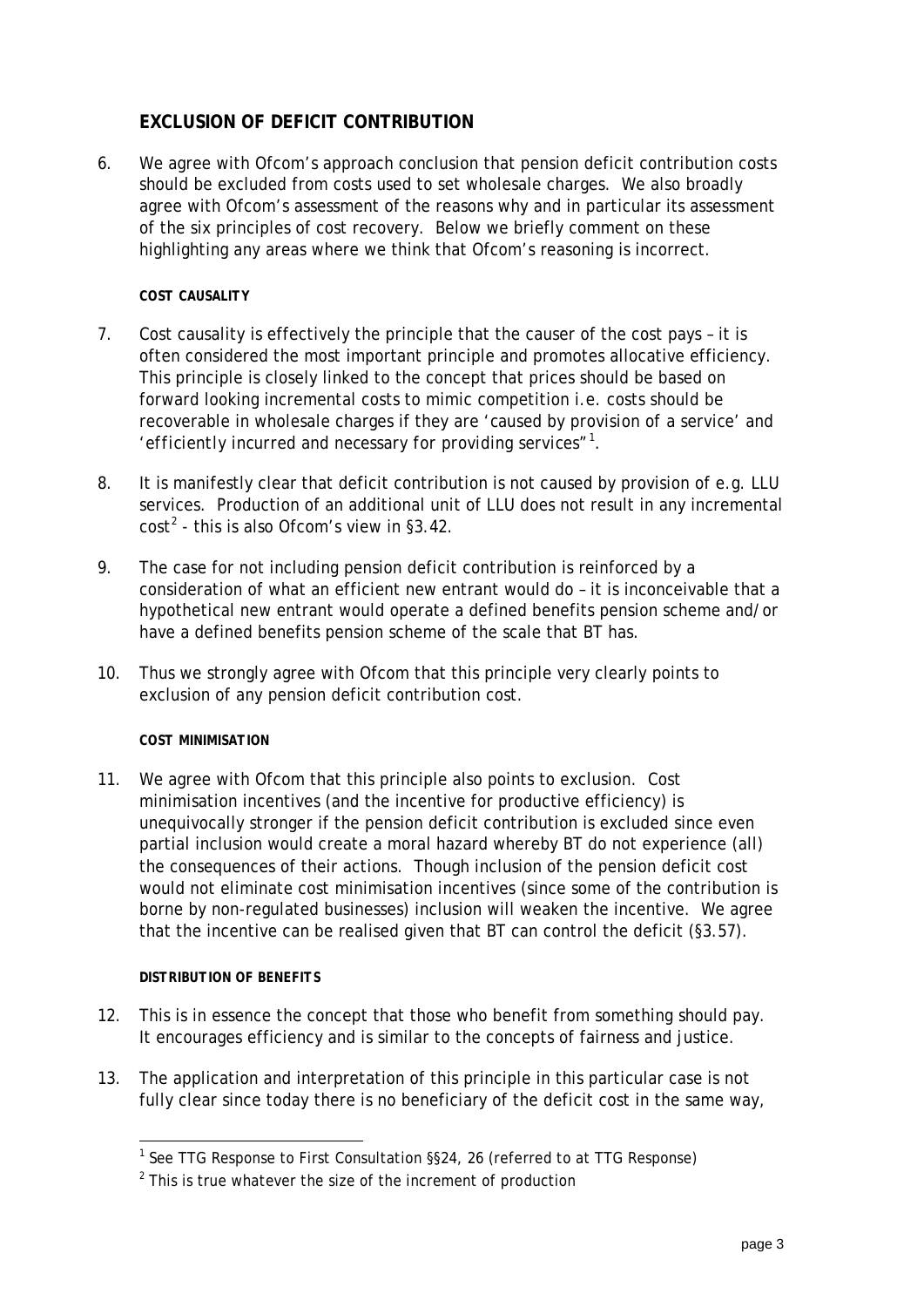for instance, that in the MMC number portability case the cost of the database system was recovered from all customers since they all benefitted $^3\!\!$  $^3\!\!$  $^3\!\!$  .

- 1[4](#page-3-1). We consider the most sensible interpretation<sup>4</sup> of this principle (and one that seems to be have been adopted by most respondents and Ofcom) is that the beneficiary of the deficit contribution are the same group as:
	- benefitted from the factors that caused the deficit (e.g. underfunding, deficit at privatisation) and/or
	- the party that has or would benefit in the case of a surplus.
- 1[5](#page-3-2). It is clear that in both cases the primary beneficiary is shareholders<sup>5</sup> for example, they benefitted from the deficit at privatisation and they enjoyed the benefit of surpluses and contribution holidays through higher shareholder returns. Given that shareholders are beneficiaries (and not customers) then application of this principle clearly leads to the conclusion that shareholders should bear any deficit contribution cost and that any pension deficit contribution should be excluded.
- 16. Further, it would be grossly unfair for consumers to fund the cost of the deficit when most of the deficit is of BT's own making $^6$  $^6$  and all upside has previously been enjoyed by shareholders<sup>[7](#page-3-4)</sup>. If consumers were to bear some of the cost then it would represent a grossly unfair transfer of wealth from consumers to BT shareholders.
- 17. The interpretation of this principle may differ for any part of the deficit that was not caused by BT's actions and BT did not benefit from. One example of this might be the increase in liabilities due to scheme members living longer than expected. In this case, then it is arguable that there is no countervailing beneficiary of the cost and therefore this principle is equivocal. However, we think this situation applies to a very small proportion of the deficit<sup>[8](#page-3-5)</sup>.

## *EFFECTIVE COMPETITION*

18. This principle reflects the concept that a cost recovery approach should promote efficient and effective competition and efficient investment. The impact on competition and investment will differ by market – whether the wholesale market in which the wholesale price is being set (e.g. LLU) or the market(s) downstream

<span id="page-3-0"></span> $3$  Those who did not port their number benefitted indirectly from the increased competition that would result

<span id="page-3-1"></span><sup>&</sup>lt;sup>4</sup> One alternative interpretation is: if Ofcom allows pass through of deficit / surplus, then consumers benefit and so consumers are the beneficiaries and so consumer should pay. However, this is clearly a circular argument and should be disregarded

<span id="page-3-2"></span><sup>5</sup> See TTG Response §50 *et seq* for description of source of deficit

<span id="page-3-3"></span> $6$  For example, underfunding, excessive promises (due to soft management, no compulsory redundancy approach, low turnover, high level of promises per employee, allowing grade inflation), decision to recognise liabilities late and delay deficit repair, risky investment approach

<span id="page-3-4"></span><sup>7</sup> See TTG Response §§48-68

<span id="page-3-5"></span><sup>&</sup>lt;sup>8</sup> Furthermore, we note that Ofcom has not proposed the 'partial recovery' approach which would be based on this concept that some of the deficit was not benefitted from and caused by BT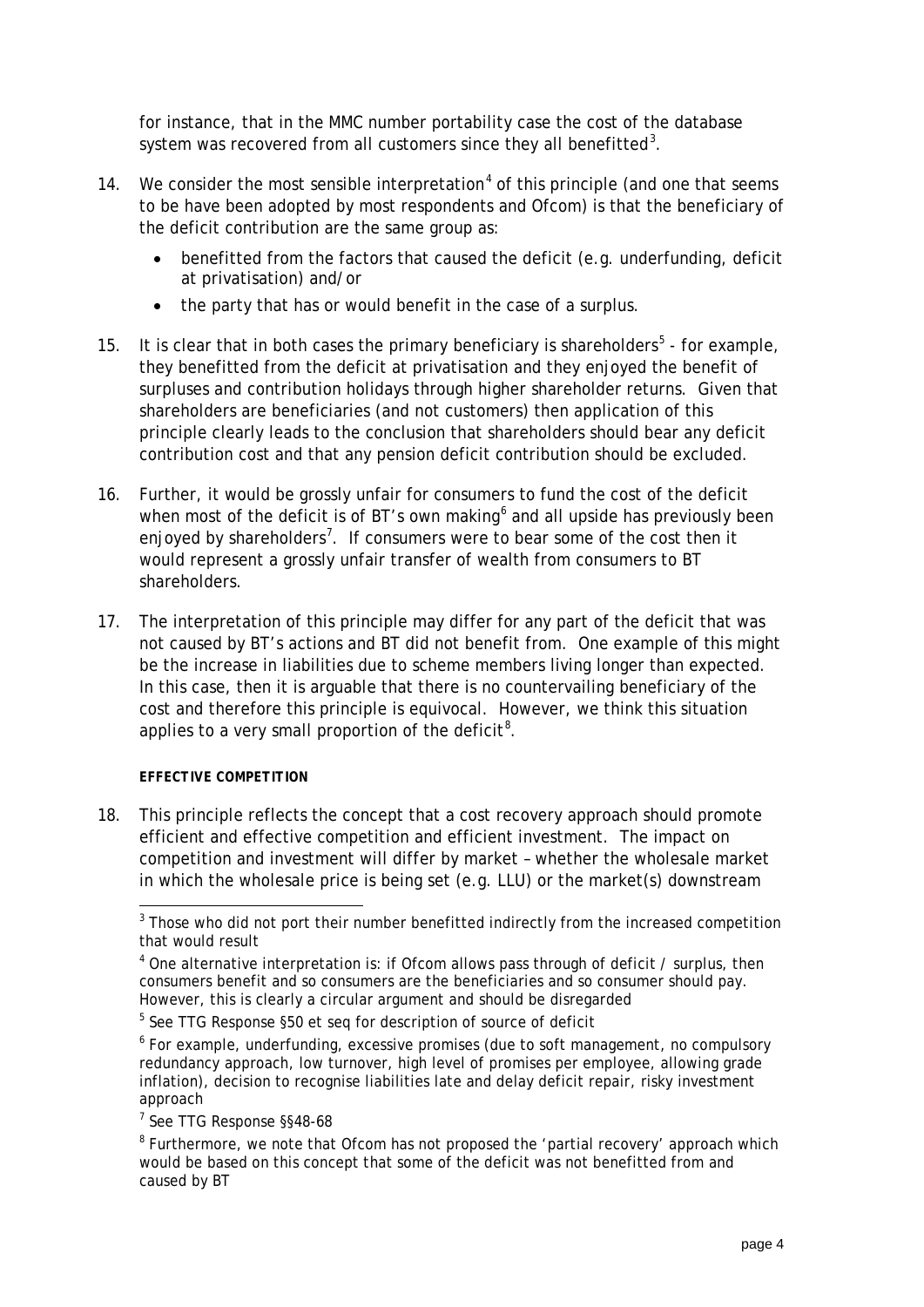(e.g. retail broadband). Ofcom concluded that this principle neither strongly supports exclusion or inclusion (see §3.82). We disagree.

- 19. In respect of the wholesale market itself the impact of including pension deficit contribution will be to raise wholesale prices above efficient forward-looking costs. This will (albeit possibly to a limited extent) result in inefficient entry by competitors to BT and/or inefficient expansion in production by BT.
- 20. In respect of downstream markets the primary competition / investment impact will be a possible margin squeeze due to the wholesale price being increased i.e. rises in wholesale prices will not be fully reflected by rises in retail prices (since BT Retail does not responds to Openreach wholesale prices). Ofcom dismissed this concern (§§3.80-3.81) on the basis that equivalence of input (EOI) requirements (which mean that BT buy the same products at the same price) and nondiscrimination rules would prevent margin squeeze.
- 21. Ofcom is being unrealistic and naïve if it thinks that these measures will ensure that wholesale price rises are fully passed through into retail and so prevent margin squeeze.
	- First, regarding EOI since there is no cash transaction between separate BT divisions (i.e. BT Retail to Openreach) any internal price is merely a management accounting transaction and does not reflect real cost and so will have little impact on the behaviour of BT Group. Since BT is vertically integrated it has the incentive and ability to margin squeeze – EOI and functional separation does little to stop that
	- Second, the non-discrimination rules are unlikely to be effective against a margin squeeze in this case. Detecting and proving a margin squeeze of this magnitude (£3 on MPF / WLR) is both complex and resource intensive meaning that BT will be able to margin squeeze with impunity to some degree
- 22. It is worth noting that in the unlikely case that there was no margin squeeze (i.e. retail prices rose to reflect higher wholesale prices) then this would result in substantial allocative inefficiency and distortion of competition (between operators using BT wholesale products and those that don't e.g. cable) since retail prices would be set above the forward looking efficient level and so customers who would have purchased at forward-looking cost will not purchase.
- 23. Therefore, in our view exclusion of the deficit contribution will unequivocally lead to more efficient and effective competition and investment both in the wholesale market and also in downstream markets. We accept that the magnitude of the impact is arguable but it is unquestionable that competition / investment will be better served by exclusion.

#### *RECIPROCITY*

24. We agree with Ofcom that this principle has limited relevance.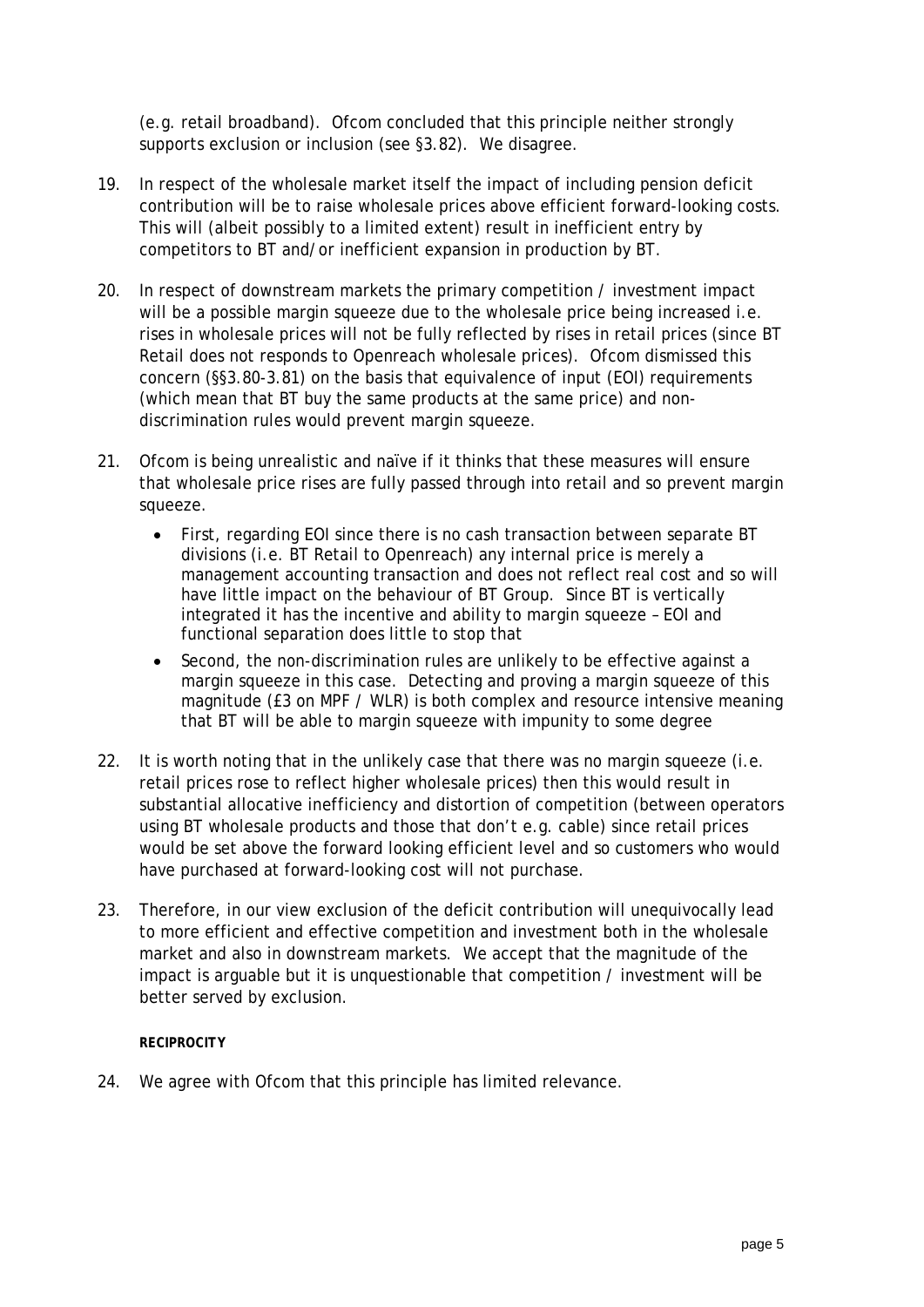#### *PRACTICABILITY*

25. We agree with Ofcom that in this case this principle has a low weight (§3.91). However, since inclusion would involve the making of a number of arbitrary and/or difficult to determine assumptions (e.g. how much of deficit repair is relevant and what proportion of deficit would be allocated to Openreach) there are clearly some practical difficulties that are not present in the case of exclusion. Therefore, though of low weight this principle points to exclusion.

#### *OTHER FACTORS*

- 26. There are some additional factors that should be considered.
- 27. One consideration that BT/Ofcom has raised is BT's ability to invest. We think this consideration does not support inclusion of any contribution and there is an arguable case to suggest that this factor will be best supported by exclusion. Ofcom has no 'duty of finance' to ensure that BT can finance its activities – in any case, even if it did there is no current or future threat to BT's ability to finance investment in wholesale services. Provided prices are set to cover incremental costs then this will be sufficient to justify any incremental investment and deliver an adequate return. Instead Ofcom's duties are to ensure efficient investment. Including any contribution will raise prices above efficient forward-looking levels and therefore will lead to inefficient investment by BT.
- 28. Another consideration is the impact of Ofcom's approach on sentiment. If Ofcom allows BT to recover this cost it will be taken as a signal that Ofcom is willing to expropriate returns from competitors and customers to BT shareholders (possibly on the misconception that this will help meet 'political' objectives such as NGA roll-out). This will unequivocally reduce confidence and reduce investment by competitors. Conversely, if Ofcom does not alter its policy then it signals that Ofcom will not pander to BT's self-interests thereby increasing confidence.
- 29. BT and CWU have tried to suggest that the approach of other regulators is relevant. They have failed to explain why they are relevant particularly in light of the substantially different contexts (e.g. market structure, regulatory duties, cost  $concept<sup>9</sup>$  $concept<sup>9</sup>$  $concept<sup>9</sup>$ . Ofcom is absolutely right to dismiss any read across.
- 30. Ofcom have suggested (§3.109, §5.20) that regulatory consistency (across time) is important and that this would point towards the exclusion of any contribution. We think it is important to distinguish between different forms of consistency. Ofcom seem to be suggesting that (irrespective of whether the decision is correct or not) there is benefit in having a consistent approach since it promotes 'certainty' e.g. because we did not make an adjustment in the past we will continue this approach. We fundamentally disagree with this form of consistency - see §§48-53 below.

<span id="page-5-0"></span><sup>&</sup>lt;sup>9</sup> For example, in some utilities costs are determined using historic costs (using HCA to value assets) whereas in telecoms they are based on efficient forward looking costs (and use CCA to value assets)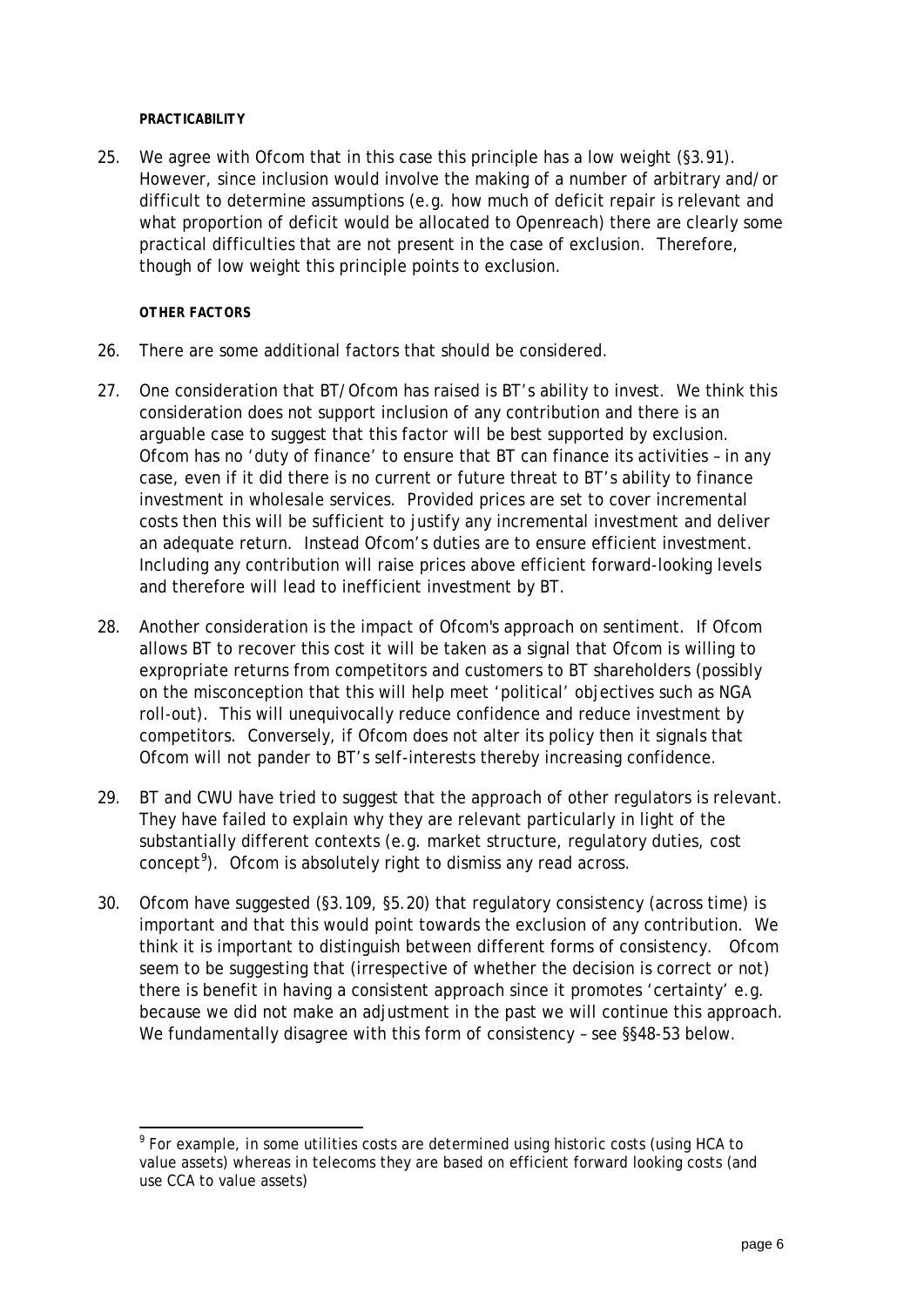#### *SUMMARY*

31. In summary, most principles (and certainly the most important principles) are better served by exclusion of any contribution. Notably no principle (even the less important ones) would point towards inclusion. This is illustrated in the picture below which illustrates the balancing act between different considerations … except in this case there is no balancing act to be done since every consideration points towards exclusion or is neutral and so it is blindingly obvious that the pension deficit contribution cost should be excluded from costs used to derive wholesale charges.



*ASSESSMENT OF SIX COST RECOVERY PRINCIPLES FOR PENSION DEFICIT CONTRIBUTION*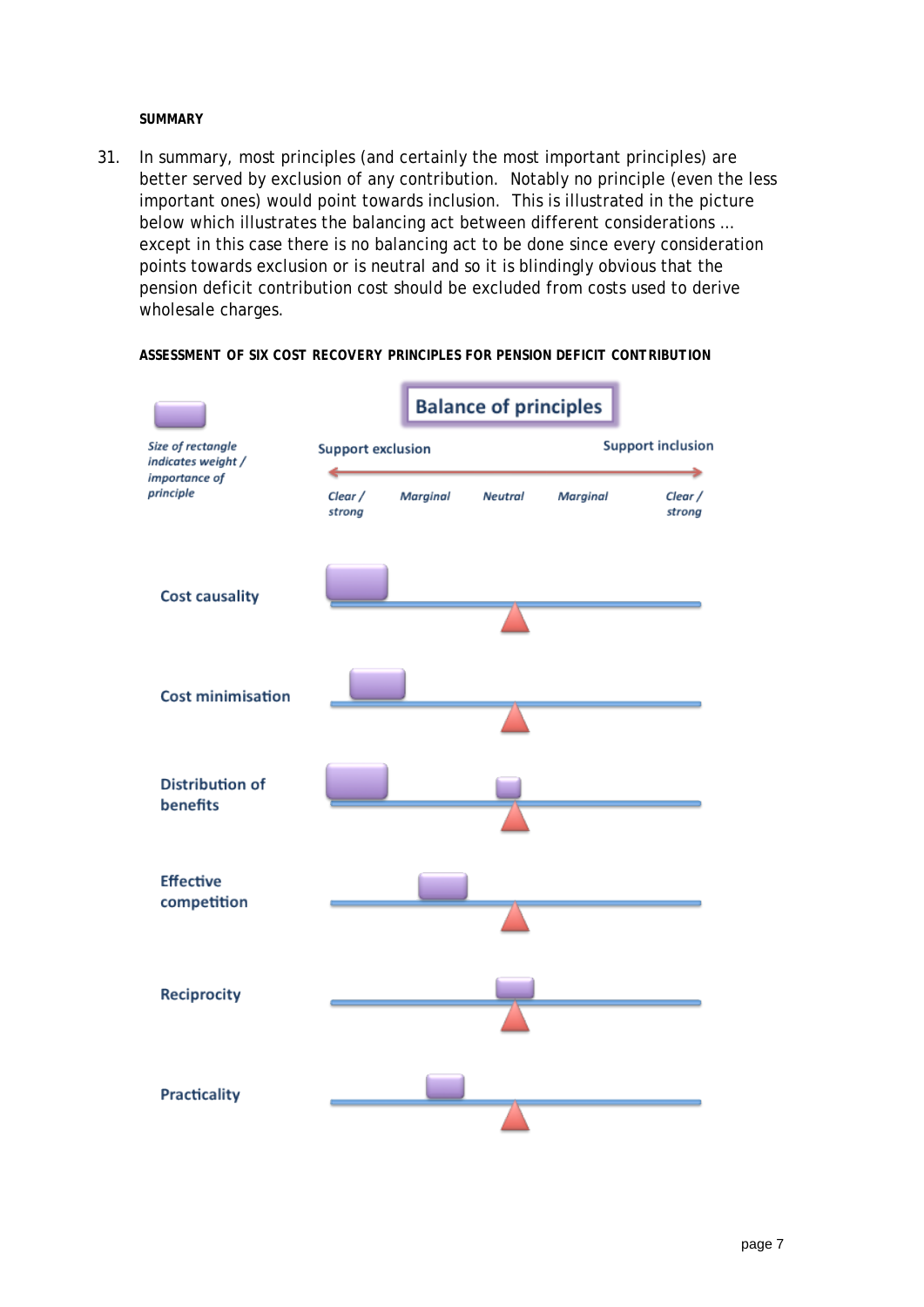- 32. Ofcom suggested two other approaches to inclusion of a deficit contribution that might be considered. We think both should be dismissed.
- 33. Ofcom suggested that the RAB could be adjusted to reflect pension deficit. This is simply a different mechanism to increase prices to reflect deficit contribution. For all same reasons that inclusion of deficit contribution is wrong so too is adjusting RAB.
- 34. Ofcom also suggested the option of a partial adjustment. We presume that this would be to attempt to only include an adjustment for elements of the deficit where BT had not benefitted in the past or caused the deficit (e.g. members living longer). However, though for this portion the case against exclusion may be slightly weaker (since the distribution of benefits argument is neutral – see §§12-17 above) an adjustment in this case would remain contrary to the overall principles since the other principles still clearly point to exclusion. <sup>[10](#page-7-0)</sup>
- 35. We found it entertaining reading BT's submission which seemed focussed on trying to 'weasel word' and redefine the basic meaning of words and basic economic principles to try to support their untenable position. For example:
	- "*funding the pensions deficit are simply an ongoing business cost to BT and, therefore, a cost that needs to be built into the pricing and operational activities of the business to ensure that additional funding requirements can be met out of free cashflow*."
	- Attempting to introducing a new test that costs should be included if they are 'relevant' and that pension deficit costs were relevant
	- "*it would seem appropriate to treat such costs in the same way as other Group common costs – where in essence BT's overall provision of regulated and unregulated services can be viewed as 'causing' costs to be incurred*"
- 36. Unsurprisingly in trying to justify the unjustifiable they have had to depart from basic economic principles and meaning of common English language. We do hope they return to the real world sometime soon.

# **COST OF CAPITAL**

37. Ofcom currently base the cost of capital (used to calculate required return on capital employed in wholesale cost-stacks) on the observed BT plc risk and cost of capital. This cost of capital reflects Openreach operating asset risk, rest of BT operating risk and pension fund risk. To determine wholesale costs Ofcom currently adjust the observed BT plc risk and cost of capital downwards to reflect the lower risk of Openreach. However, they do not currently adjust to exclude pension scheme risk. The question under consideration is whether the cost of capital used to derive wholesale costs should be adjusted downwards to exclude the impact of the defined benefits scheme on cost of capital.

<span id="page-7-0"></span> $10$  see §31 above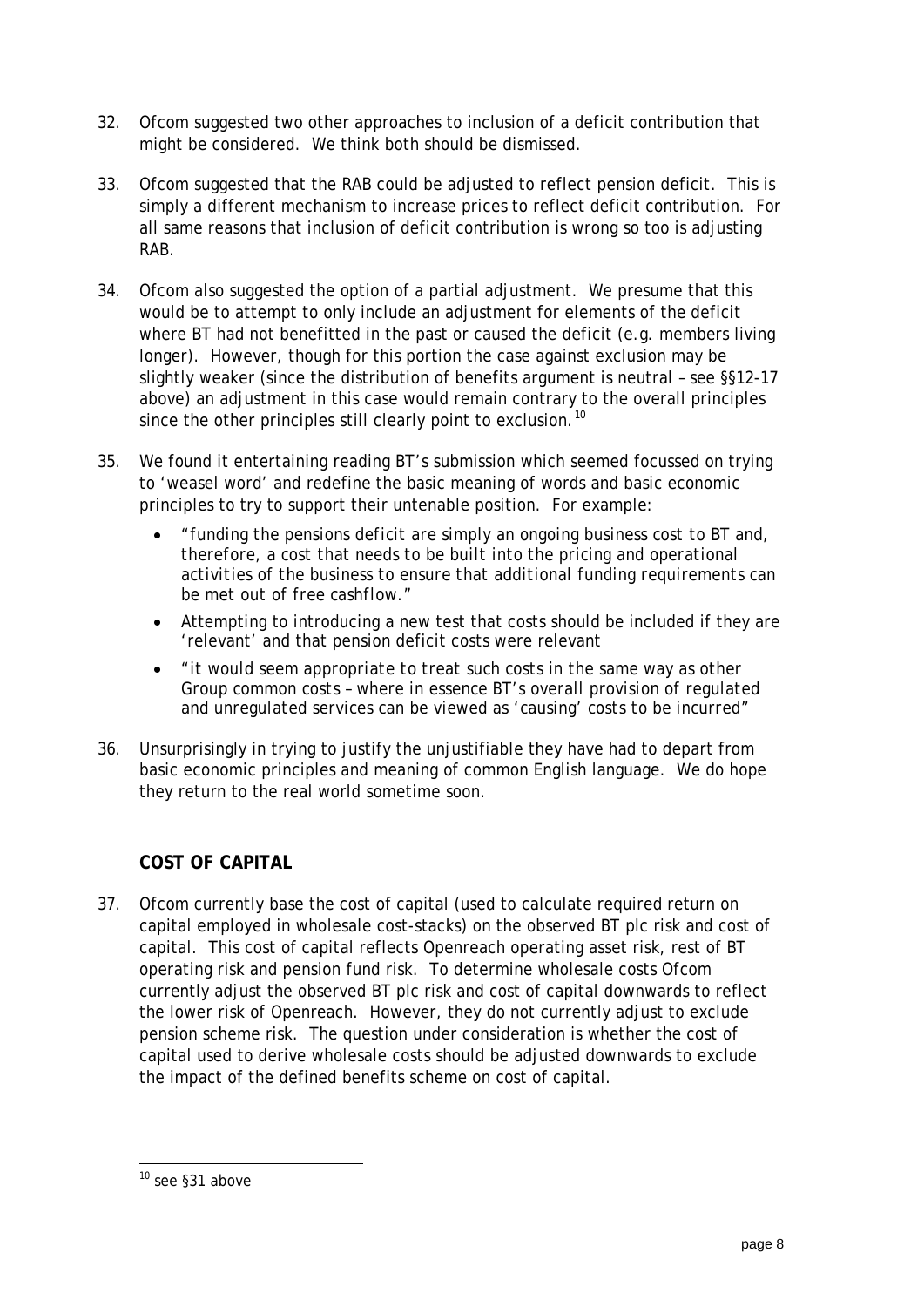- 38. Effectively the cost of capital that is used to calculate wholesale costs includes an element of pension risk<sup>[11](#page-8-0)</sup> that reflects the impact on the cost of capital of the pension scheme risk. Thus the overall cost of capital is effectively the sum of a cost that reflects the cost of capital of the operating assets and an additional cost that reflects the cost of capital of the pension scheme. For example:
	- For MPF the current cost of capital is 10.1% and MCE  $£300^{12}$  $£300^{12}$  $£300^{12}$  the total return on capital employed cost is £30
	- If the impact of the pension scheme on cost of capital is (say) 0.7% then the £30 cost can be split by:
		- o Return required as result on pension scheme risk £2.10 (=£300 x 0.7%) we refer to this as the 'pension risk cost'
		- o Return required on operating assets =  $£30.90 (=£33 £2.10)$
- 39. Therefore the issue of whether to adjust the adjust downwards the cost of capital to reflect removal of pension risk impact can be characterised as whether it is appropriate to include the pension risk cost in wholesale costs. This question can be seen in two parts (a) whether in principle it is appropriate for the 'pension risk cost' to be recovered in wholesale charges and, if not, (b) what is the size of that pension risk cost that needs to be adjusted for.
- 40. Each of these points is discussed below.

# *WHETHER APPROPRIATE TO INCLUDE THE PENSION RISK COST*

- 41. Whether or not the pension risk cost should be included is a matter than can be assessed using the same framework and principles that are applied to test whether a cost should be included or not i.e. the principle of using efficient forward looking cost and the six cost recovery principles (as Ofcom did for assessing whether to include deficit contribution).
- 42. We consider it clear that the pension risk cost is not an efficient forward looking cost. The cost is neither efficiently incurred (having a £43bn pension scheme is not efficient) and nor is it forward looking (it is not necessary or caused by provision of a wholesale service).
- 43. We think that against the six cost recovery principles it is also clear that it is inappropriate to include the pension risk cost – on only one principle (practicality) is it preferable to include this cost. Yet, as Ofcom agree<sup>[13](#page-8-0)</sup>, the practicality principle is of relevantly minor importance.

<span id="page-8-0"></span> $11$  No one sensibly suggests that in the case of BT the impact of the pension scheme risk is to reduce the observed cost of capital

<sup>&</sup>lt;sup>12</sup> £300 from LLU Statement May 09 Table 4.5 MCE £900m for 3.1m lines

<sup>&</sup>lt;sup>13</sup> See Second Consultation §3.91 "We accept the CWU's comment on the application of the *practicability principle, and agree that it does not mean that the simplest approach must be taken. If there were a strong case, on the basis of the other principles for including pension deficit payments in wholesale charges then some practical difficulty would have to be accepted*"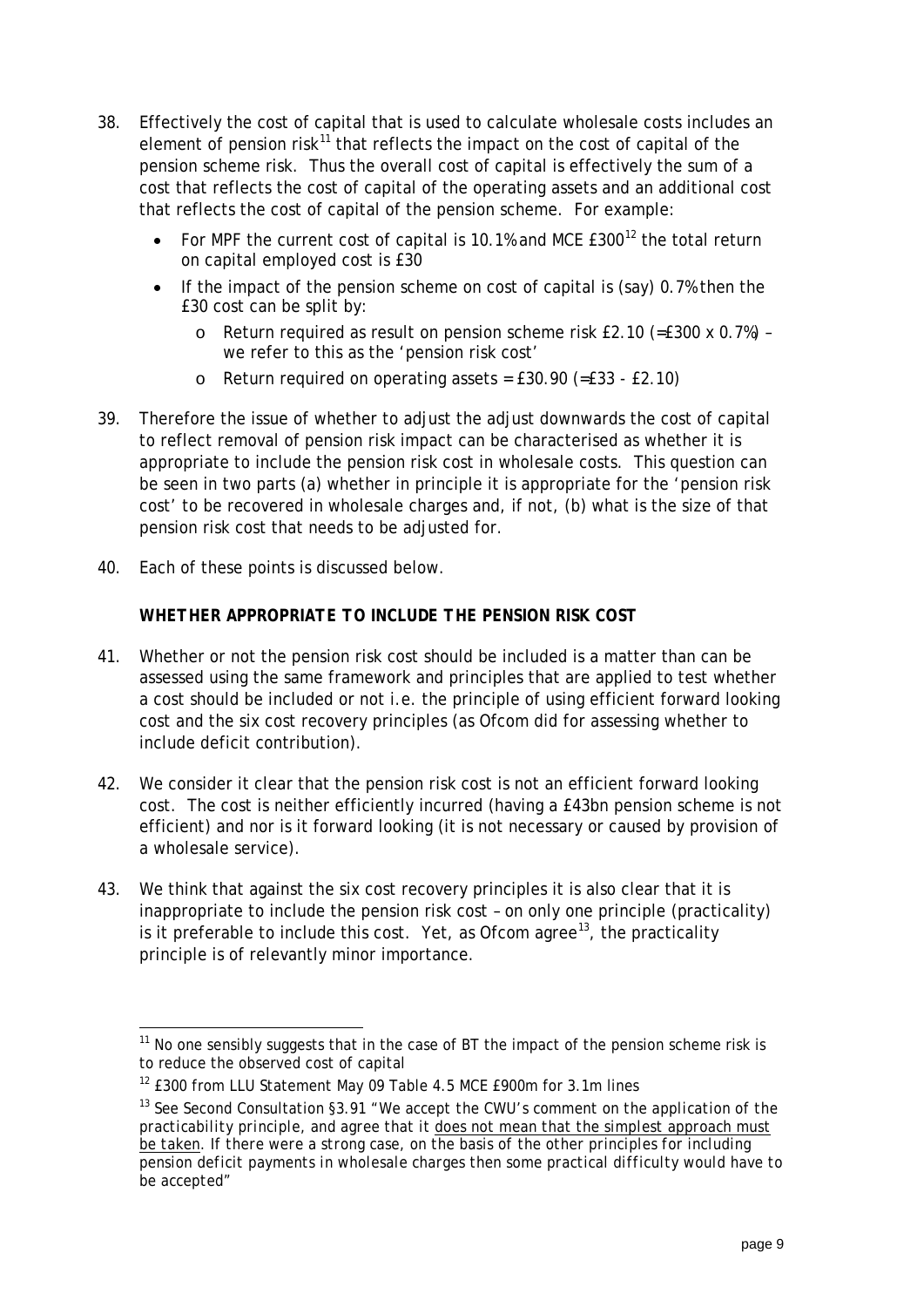44. An assessment of whether it is appropriate to include this cost is shown in the table below.

| Principle                   | Exclude /<br>include? | Reasons                                                                                                                                                                                                                                                                                                                                                                                                                                                                                       |
|-----------------------------|-----------------------|-----------------------------------------------------------------------------------------------------------------------------------------------------------------------------------------------------------------------------------------------------------------------------------------------------------------------------------------------------------------------------------------------------------------------------------------------------------------------------------------------|
| Cost causality              | Clear exclude         | The pension risk cost is/has been caused by the<br>existing accumulated scheme <sup>14</sup> and not on-going<br>provision of wholesale services. An additional<br>increment of production of a wholesale service does<br>not cause any additional pension liabilities or pension<br>risk. Further, the pension risk cost is not an efficient<br>cost - Ofcom have presented no evidence to suggest<br>that an efficient operator would have a £40bn defined<br>benefits scheme <sup>15</sup> |
| Cost<br>minimisation        | Clear exclude         | If this cost is passed through to consumer it<br>unquestionably reduces the incentive on BT to<br>minimise the cost (for instance by reducing the pension<br>asset risk)                                                                                                                                                                                                                                                                                                                      |
| Distribution of<br>benefits | Clear exclude         | Shareholders are clear beneficiaries since increasing<br>asset risk will provide higher returns but will also raise<br>the pension risk cost                                                                                                                                                                                                                                                                                                                                                  |
| Effective<br>competition    | Clear exclude         | If pension risk cost is included it will result in prices<br>being above efficient forward-looking costs and will<br>therefore distort competition in the wholesale and<br>downstream markets (see §§18-23 above)                                                                                                                                                                                                                                                                             |
| Reciprocity                 | <b>Neutral</b>        | No clear conclusion from this                                                                                                                                                                                                                                                                                                                                                                                                                                                                 |
| Practicality                | Minor include         | Calculating the pension risk cost and so the adjustment<br>that needs to be made is complex (but not<br>insurmountable)                                                                                                                                                                                                                                                                                                                                                                       |
| BT ability to<br>invest     | Neutral               | Not relevant and/or no relevant impact (see §27 above)                                                                                                                                                                                                                                                                                                                                                                                                                                        |

*ASSESSMENT OF SIX COST RECOVERY PRINCIPLES FOR PENSION RISK COST*

<span id="page-9-0"></span>45. Ian Cooper appears to accept that, in principle, excluding the pension risk cost is appropriate. He offers no reason why it is appropriate to include the cost in wholesale prices.

<sup>&</sup>lt;sup>14</sup> The main determinants of the size of the pension risk cost are scheme size (e.g. liabilities), beta of the liabilities and beta of the assets

 $15$  including the pension risk cost is effectively concluding that the prices today should reflect promises made over last 50 years and that it is efficient practice to have a DBS that is (proportionally) one of the largest in the UK. This is absurd and clearly incompatible with a efficient forward looking approach given most companies in competitive markets do not operate defined benefits scheme and/or have closed them to new members and/or are closing them to new promises.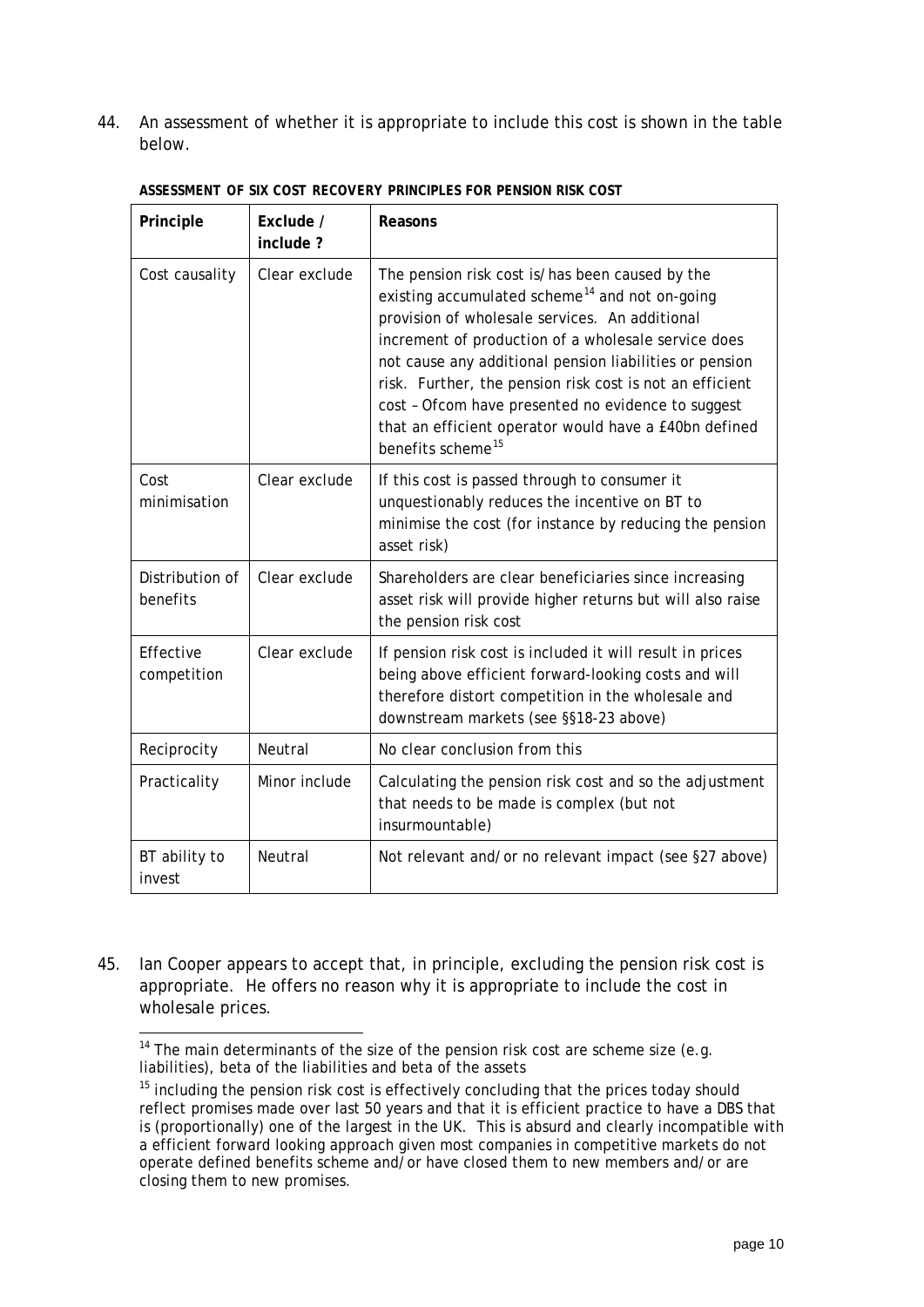- 46. However, Ofcom has proposed that this cost should be included (i.e. making no adjustment) for a combination of reasons:
	- No adjustment (i.e. including the pension risk cost) would be consistent with the approach taken on other parts of pension
	- Consistency of approach over time is important and no adjustment is consistent with previous approach
	- Any adjustment is of 'low materiality'
	- There is a margin for error in other estimates
	- Any adjustment would not be robust / be uncertain
	- Any adjustment would mean that certain benchmarking data is not longer valid
- 47. Ofcom did say that if 'compelling' evidence was provided (§5.46) then it may change its stance. We believe that there is compelling reasons as to why the pension risk cost should be excluded by adjusting the cost of capital downwards. We provide evidence of this below addressing each one of Ofcom reasons for not making the adjustment.

### *NEED FOR CONSISTENCY OVER TIME*

- 48. Ofcom highlight the benefit of consistency of regulatory approach over time (§5.20 and §5.41). Some of the points it raises are simply that underlying principles (e.g. six cost recovery principles framework, use of efficient forward looking costs) should be consistently applied in each charge control. We agree that it is right to apply the same underlying principles over time (e.g. six cost recovery principles)<sup>[16](#page-10-0)</sup>. We think consistency is important in the sense that because shareholders benefitted from the upside it is consistent (and fair) that they pay for the downside $^{17}$  $^{17}$  $^{17}$  - this is akin to the beneficiary pays principle.
- 49. However, Ofcom seems to be suggesting that consistency over time is beneficial for its own sake since it increases certainty. It says:

*We believe that the arguments of consistency over time merit significant weight* (§3.109) (in respect of pension deficit contribution)

*We therefore believe that our approach to whether an adjustment is made to the cost of capital to reflect a defined benefit pension scheme should be consistent with the treatment of the issue over time* (§5.20)

- 50. The implication of this 'principle' in the case of cost of capital is that it is appropriate to include the pension risk cost since the pension risk cost has (implicitly) been included it before. If this is Ofcom's position we fundamentally disagree.
- <span id="page-10-0"></span>51. Whether to include the pension risk cost should not depend on what was done before. If there is a better approach or assumption to take in a regulatory decision

<sup>&</sup>lt;sup>16</sup> One particular area where consistency is critical is that in matching costs to beneficiaries. For instance if in times of surplus shareholders are deemed to enjoy risks / rewards then it is essential that in times of deficit the treatment is the same

 $17$  Consistency over time is important since the risks and rewards arise at different points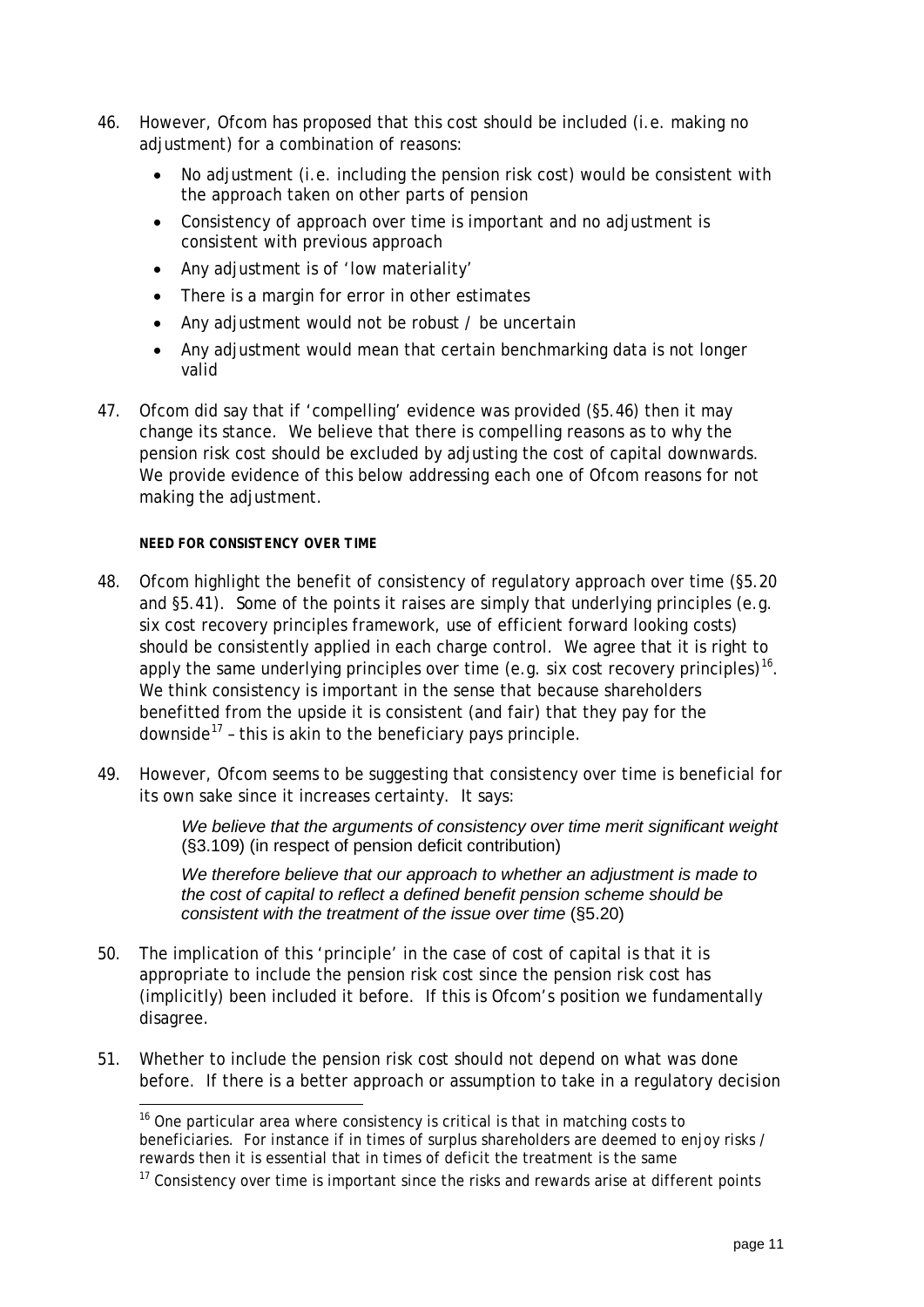(e.g. excluding pension risk cost) the fact that it differs from a previous decision (e.g. including pension risk cost) is of very little relevance and consistency is of very little weight. Giving much weight to consistency (for consistency's sake) will mean that errors will be perpetuated – it is tantamount to saying that:

- *since we have been wrong in the past there is benefit from being continuing to be wrong in the future* … or
- *even if a preferable option is available today we will not adopt that option because it is different to the one we took before*
- 52. Consistency (for its own sake) should have almost zero weight. If it is given any weight it will result in error strewn decisions and regulatory paralysis.
- 53. As regards the question of certainty (and we presume Ofcom refers to certainty and predictability for operators / stakeholders) TalkTalk can unequivocally state that it prefers correct regulation over wrong (but consistent) regulation.<sup>[18](#page-11-0)</sup>

### *CONSISTENCY WITH OTHER PENSION DECISIONS*

- 54. Ofcom alludes rather ambiguously in several places (§§3.90, A4.19, 5.36, 5.23, 5.35) of the need to include any pension risk cost since such an approach would be consistent with other elements of the approach to pensions (i.e. excluding pension deficit contribution and basis for determining annual service cost). We disagree – there would be no discernable inconsistency between excluding the pension risk cost and:
	- excluding the pension deficit contribution
	- using IAS19 and/or efficient cost benchmarks to set the annual service cost
- 55. In fact to be properly consistent with these other decisions would require exclusion of the pension risk cost since this approach would be consistent with the same underlying principles (efficient forward looking cost, six cost recovery principles) that were used to determine that the pension deficit contribution should be excluded. We address Ofcom's two claimed links below.
- 56. Regarding the claimed link between whether to include the pension risk cost and the exclusion of any pension deficit contribution. We see no valid link.
	- it appears from the comments in §§3.90 and 5.23 that Ofcom consider there to be a link since if shareholders bear the risk of deficit / surplus it would then be consistent that "*a cost of capital which reflects the risk of the pension scheme is appropriate to reflect the risks of the shareholders*"  $(S5.23)$ . We cannot see why, if shareholders (rightly) bear pension deficit / surplus risk, it follows that it is correct and necessary for customers to bear the cost caused by the impact of the pension scheme increasing risk and the cost of capital. In fact the opposite is probably true
	- in §5.36 Ofcom suggest that a link results from the relationship whereby if pension deficit contributions are recoverable in wholesale prices it would

<span id="page-11-0"></span> $18$  It is worth noting that given the use of consultations and glidepaths, changes in regulatory approach are well prefigured and graded in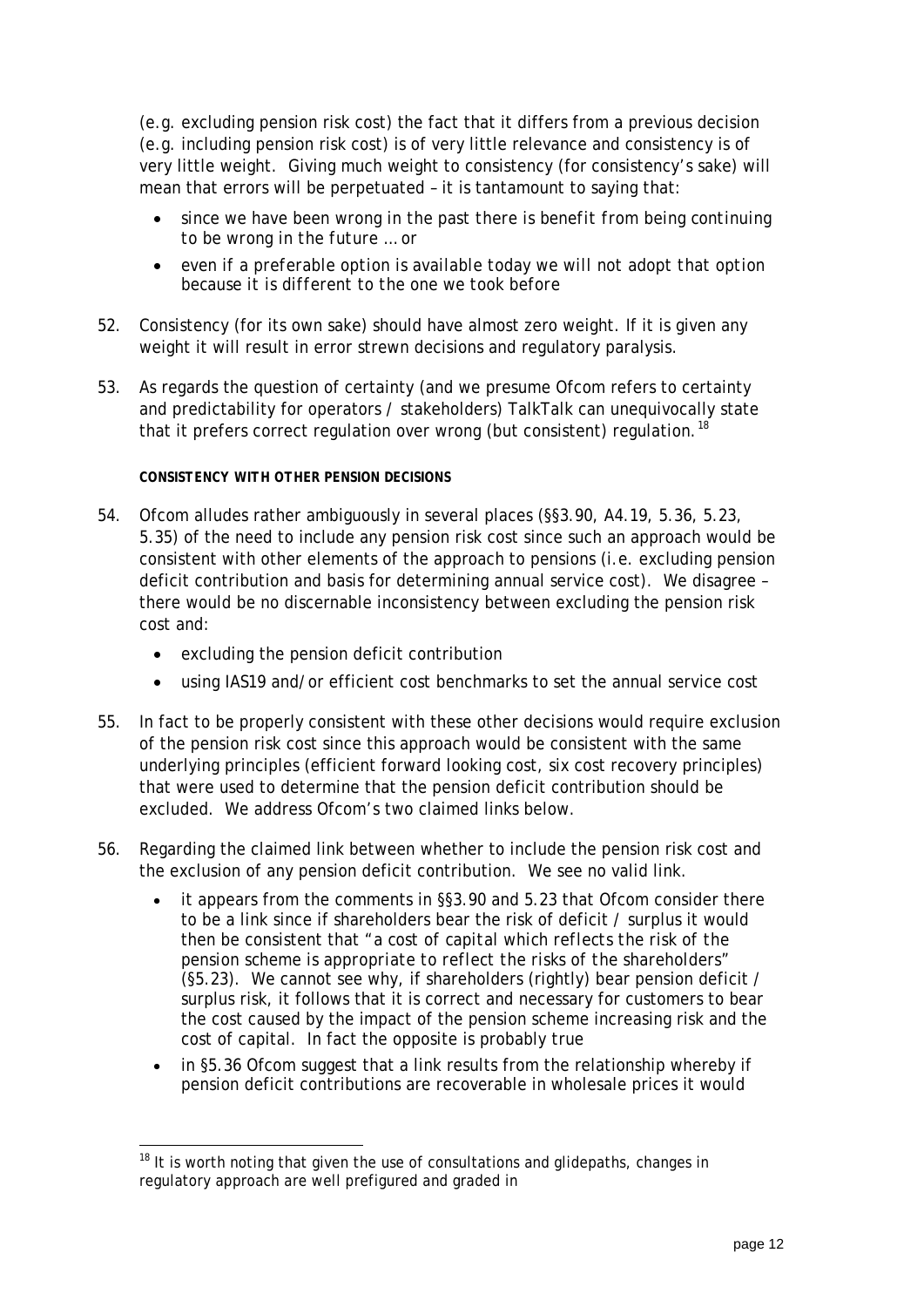result in lower pension scheme risk and so a lower adjustment<sup>19</sup>. However, this provides no reason as to *whether* any pension risk cost should be included. Rather it merely confirms that the *size* of pension risk cost will depend on the approach to including the pension deficit cost<sup>[20](#page-12-1)</sup>.

- 57. Ofcom suggests that if it were to base the annual service cost on IAS19 (which is based on discounting future promises using a higher discount rate than that implied by the pension liabilities) then it would be consistent to include the pension risk cost. We cannot see any validity in this argument.
	- First, the annual service cost used to calculate charges in a charge control should (at least in principle) be based on the costs of an efficient operator (e.g. how much in pay and rations and pension contribution it would cost to employ engineers in an efficient company) – see §77 below. There is no inconsistency in using this cost (which is based on market prices) and excluding the pension risk cost.
	- Second, in the hypothetical case that the annual service cost were not based on the efficient cost but rather by discounting the cost of new promises. In this case Ofcom is suggesting that it is inconsistent to use the 'high' discount rate implicit in IAS19 cost estimate and exclude the pension risk cost. We consider there is no valid inconsistency. Whether the pension risk cost should be included in the wholesale cost is not linked in any way to the discount rate used to calculate the annual service cost. There may be a link between the size of the pension risk cost and the discount rate used<sup>[21](#page-12-2)</sup> but there is no link between *whether* the pension risk cost should be included
- 58. In summary on this point we see no valid or legitimate inconsistency between the decision to exclude the pension risk cost and the decisions to exclude the pension deficit contribution and use efficient cost to set annual pension costs. If Ofcom does believe that there is a link it needs to articulate it rather than ambiguously assert it.

## *LOW MATERIALITY*

59. Ofcom have said that any potential adjustment would be of 'low materiality' (§5.31). This is nonsense on the basis of any fair interpretation of the word 'material'. Even using Cooper's best estimate adjustment (0.05 reduction in asset beta) the impact would be a £20m<sup>[22](#page-12-3)</sup> overcharge per year just on LLU/WLR lines this overcharge is likely to feed through higher retail prices and/or result in a

<span id="page-12-0"></span><sup>&</sup>lt;sup>19</sup> This is simply the concept of attenuation whereby pension deficits  $\prime$  surpluses are passed through to customers to some degree (if the regulator allows it). The higher the pass through the lower the JMB adjustment (i.e. the lesser inflationary effect the pension scheme has on the cost of capital) and so the lower the pension risk cost and adjustment

<span id="page-12-1"></span> $20$  The underlying operating asset beta should be independent of the approach to recovering the pension deficit contribution. If, for example, there is a change from recovery to no pension deficit contribution recovery then the observed WACC will rise, the JMB adjustment will rise but the operating asset WACC will remain unchanged.

<span id="page-12-2"></span> $21$  the amount of pension risk cost would depend on the pension asset beta which might be linked to the discount rate used to calculate the annual service cost

<span id="page-12-3"></span> $22$  Under a charge control structure where a glidepath is used this impact would grade in over 3 or 4 years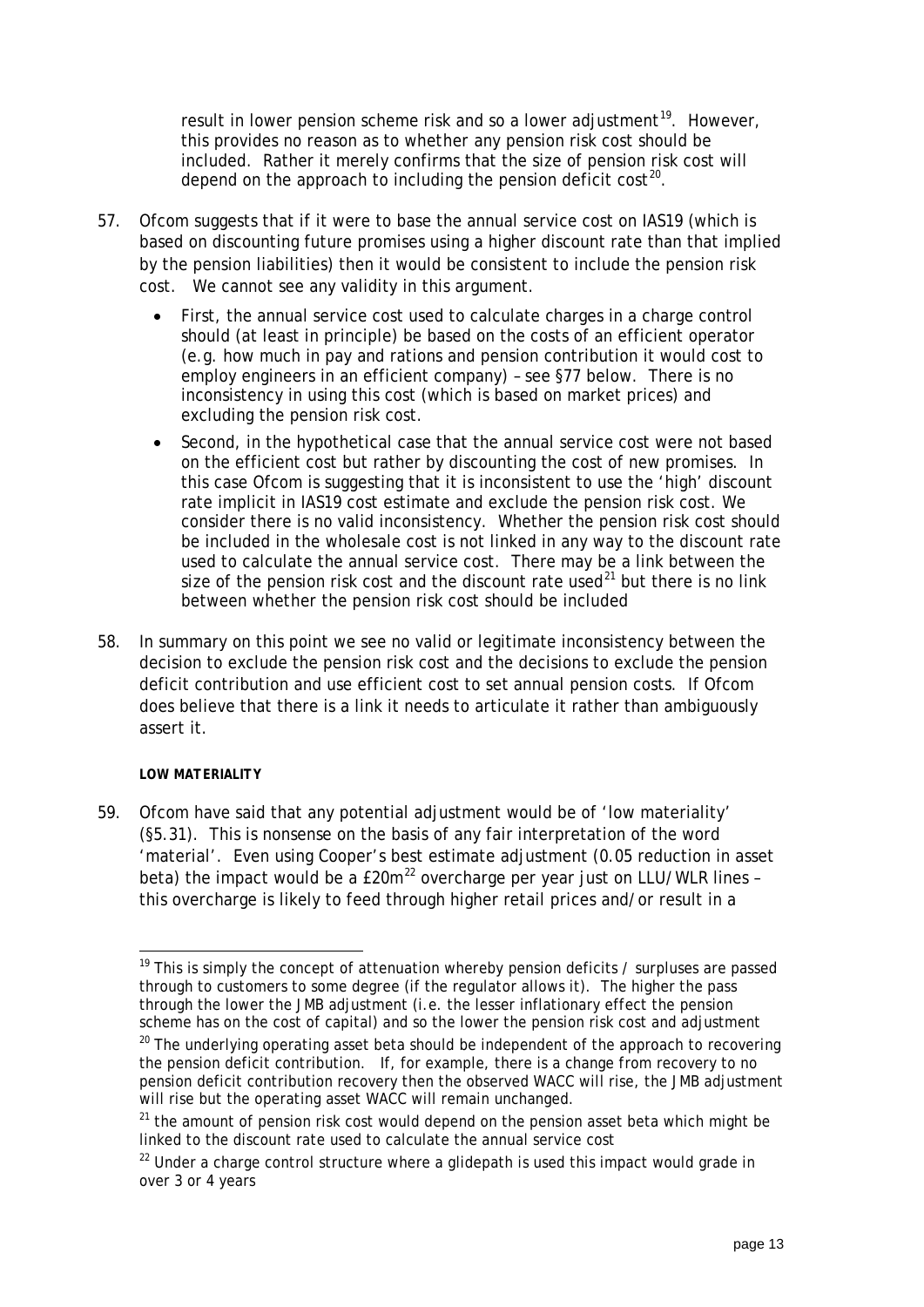margin squeeze. At the PWC estimate<sup>[23](#page-13-0)</sup> of the adjustment (0.10 which we consider more reasonable) the excess in consumer prices will be £50m per year (see §71 below). We do not understand how Ofcom can consider these amounts of 'low materiality'. Given the size of the impact it is clearly worth Ofcom completing further analysis to address any concerns it has (e.g. lack of certainty).

#### *MARGIN OF ERROR*

60. Ofcom say:

*In this context, and given that the estimation of the cost of equity (which dominates the overall calculation of the cost of capital) has a significant margin of error we do not believe the evidence to be clear enough or robust enough for us to depart from our current position. (§5.44)*

- 61. What this means is rather ambiguous. However, Ofcom seem to be suggesting that since other assumptions in the cost of capital are not precise (and have a margin of error) then it is right to not exclude the pension risk cost since its quantum is uncertain.
- 62. In other words, Ofcom seems to be proposing that since there might be (unbiased $^{24}$  $^{24}$  $^{24}$ ) errors elsewhere in cost of capital (e.g. cost of equity) then it is reasonable to intentionally and knowingly introduce a known error in the asset beta estimate (and so cost of capital) by including the pension risk cost. In other words: "… *it is OK to make a (biased) error here since there might be an (unbiased) error elsewhere*"
- 63. If this is not what Ofcom meant we would be interested to understand what is meant. However, if it is what was meant then we find it utterly incredible. Almost every single aspect of setting a charge control includes estimates (and margins of error). It is Ofcom's duty as an evidence-based regulator to make best (and unbiased<sup>25</sup>) estimates for each assumption<sup>[26](#page-13-3)</sup>. Ducking out on making an estimate because other areas might have errors is tantamount to introducing intentional error in the costs. Where would such a approach stop? Would this principle be extended to estimates for efficiency and allocation with the possible implication that since there are margins of error in the cost of capital it is OK to introduce errors by assuming no efficiency gain and using BT's own allocation rules?

<span id="page-13-0"></span><sup>&</sup>lt;sup>23</sup> See attached PWC report "Ofcom Pension Review. Adjusting BT's beta to account for pension risk (October 2010)" referred to as PWC2.

<span id="page-13-1"></span> $24$  If anything Ofcom has tended to introduce bias in the cost of capital by overestimating the cost of capital (e.g. not adjusting cost of debt downwards for lower Openreach risk). Not excluding the pension risk cost will magnify this bias rather than offsetting it

<span id="page-13-2"></span> $25$  We note a worrying trend in Ofcom's approach to cost of capital where it seems that they make no adjustment when adjustments would be in direction of reducing the cost of capital e.g. lower cost of debt for Openreach, higher gearing for Openreach, excluding pension risk cost caused by DBS

<span id="page-13-3"></span> $26$  The only possible reason for not adopting this approach would be if effort / cost required would be excessive and so would be disproportionate. However, in this case it would not be disproportionate – the cost required is small (Cooper and PWC have made estimates) and the impact large (£10s millions)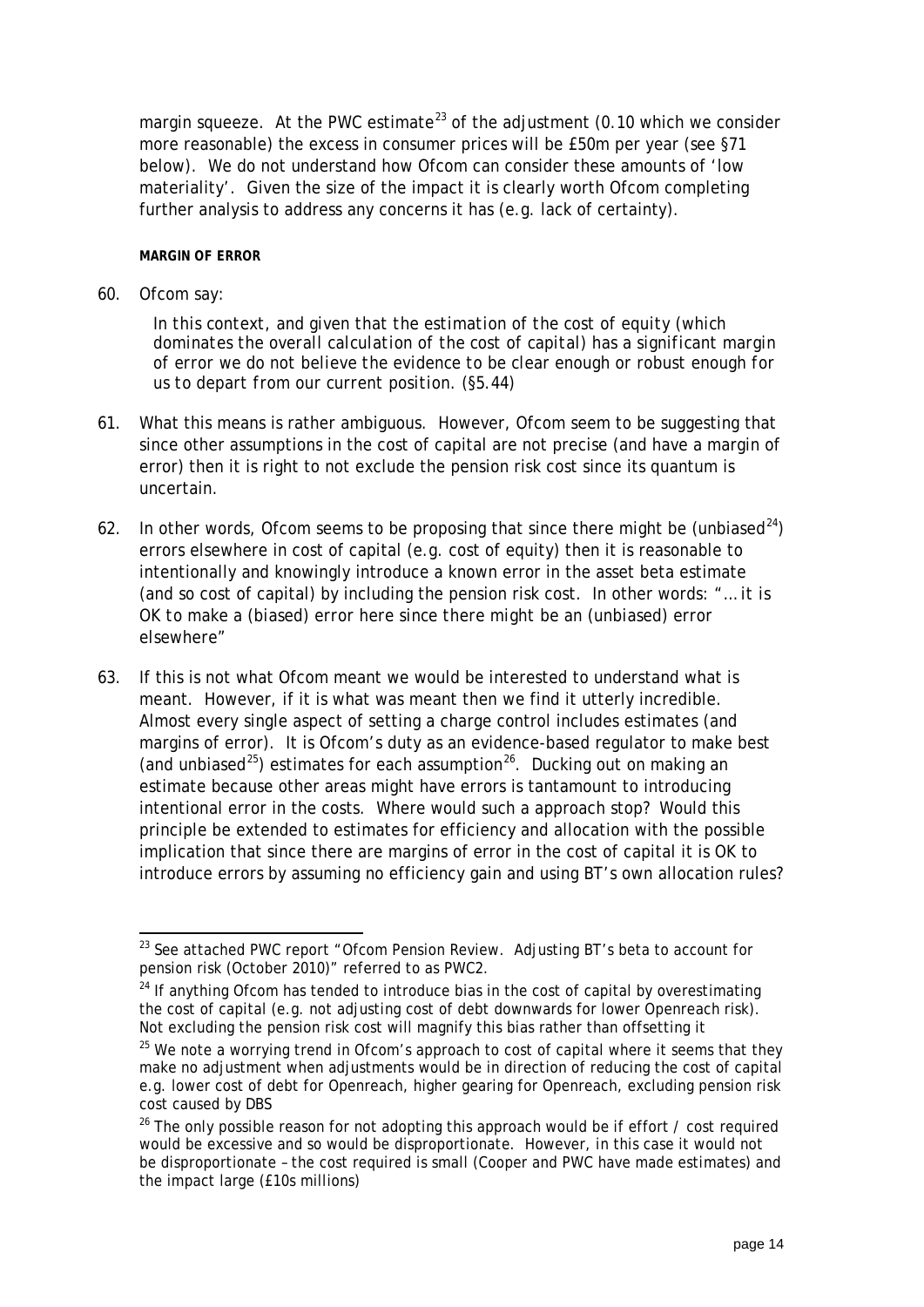64. We hope we have misunderstood Ofcom's meaning. However, if not, including such a consideration will simply convey a view that Ofcom's approach is not rigorous or robust. We hope it is not.

### *DIIFICULTY IN MAKING RELIABLE ESTIMATE*

65. Ofcom has highlighted the uncertainty inherent in assessing the size of the adjustment as a reason to make no adjustment at all. For instance:

Ofcom said: *"However, this conclusion* [to include pension risk cost] *is in part dependent upon the low materiality and significant uncertainty over any required adjustment. The analysis and evidence suggests that, while it may be possible to estimate an adjustment to the cost of capital to account for a defined benefit scheme, the quality of the evidence is not sufficiently robust to be able to make an adjustment with any confidence" (§5.43)*

Cooper said: *"Although my best guess of the adjustment which should be applied to the BT Group asset beta is -0.05, this is highly uncertain and definitely not robust "*

- 66. We accept that there is uncertainty in the estimate of the size of the pension risk cost but this provides no adequate reason to make no adjustment at all. Almost every element of a charge control involves some uncertainty and needs judgement e.g. cost of capital assumptions, efficiency, allocation bases, inflation estimate. The size of the pension risk cost is in principle no different – Ofcom must use its judgement to make a sensible adjustment. For Ofcom to exercise its regulatory judgement by making no / zero adjustment is tantamount to abrogating its responsibility. It is better to make a best estimate of the adjustment than being precisely wrong by making no adjustment at all.
- 67. In this respect we also refer to the PWC report where we asked them to both provide a 'best estimate' of the pension risk cost / adjustment as well as their view on the reliability of that estimate. They do not consider that the data so unreliable as to mean that no adjustment should be made (e.g. PWC2 §18).

## *IMPACT ON APPROACH TO ESTIMATING OPENREACH BETA*

- 68. Cooper has alluded to a potential difficulty regarding how Ofcom derives the Openreach cost of capital in the case where the costs of capital is adjusted to exclude the pension risk cost (see section 2 of ICReport2, pp.6-8 and consultation §5.46). Under the current approach Ofcom (claim to) effectively set the Openreach asset beta and cost of capital with respect to utility company benchmarks. Cooper rightly highlights that if an adjustment were to be made (i.e. on the basis that the pension risk cost should be excluded) then the current benchmark data would be inappropriate since the utility benchmarks include the impact of pension risk on the cost of capitals and asset betas $^{27}$  $^{27}$  $^{27}$ .
- <span id="page-14-0"></span>69. We agree that the benchmark data would need to be modified. However, this provides no reason as to why the pension risk cost should be included. Further, it

 $27$  Cooper notes correctly that the pension risk costs for utilities are likely to be proportionately smaller than the pension risk cost for BT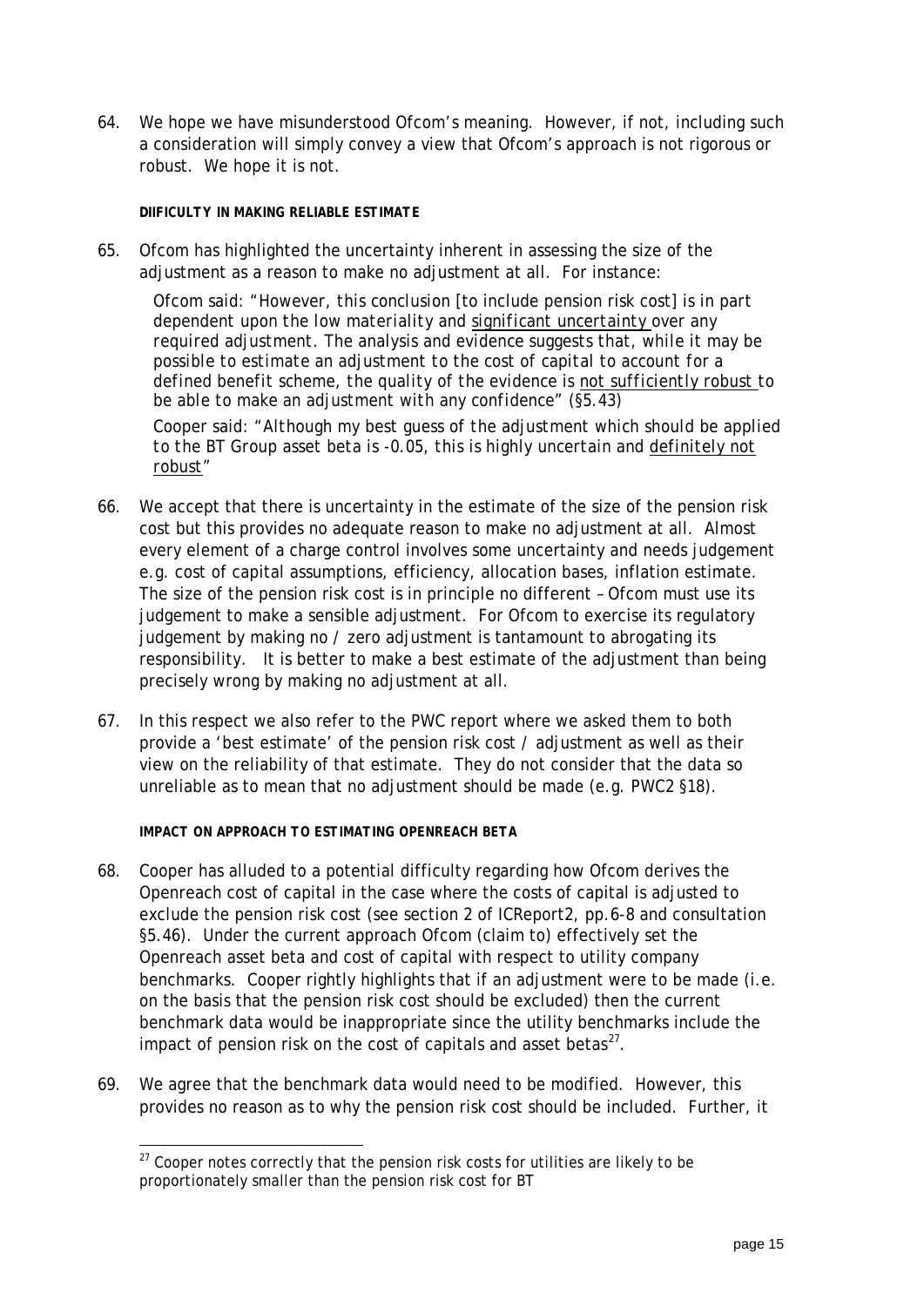is critical that even if it is difficult to do the benchmarking that the principle that the relevant cost of capital should exclude the pension risk cost is clearly established.

### *SUMMARY ON WHETHER TO INCLUDE PENSION RISK COST*

70. In summary applying standard cost recovery principles very clearly suggests that the pension risk should be excluded from the cost of capital used to derive wholesale costs by adjusting the observed cost of capital downwards. Ofcom have given a number of reasons as to why it considers excluding pension risk cost inappropriate. Many of these points are spurious, irrelevant or wrong and in any case in aggregate provide no basis to deviate from the proper application of cost recovery principles.

## *SIZE OF PENSION RISK COST*

- 71. The second issue is the size of the pension risk cost. We refer here primarily to the independent work done by PWC. They have estimated a mid-point 'refined' JMB adjustment of 0.10 based on their view and analysis of a wide range of data and including the impact of attenuation. In other words, the operating asset beta is 0.10 lower than the observed asset beta. Using the CAPM formula used for LLU/WLR pricing this translates into a 0.7% lower cost of capital<sup>[28](#page-15-0)</sup>. This is very material. If this adjustment is not made to MPF/SMPF/WLR lines consumers will overpay by around £50m per year<sup>[29](#page-15-1)</sup>.
- 72. That there is a significant impact on the cost of capital is supported by the empirical analysis by McKillop, Gallagher and Pogue. The positive coefficients imply that higher pension risk does feed through into increased asset beta.
- 73. We note that the analysis by Cooper, PWC and others has to date focussed solely on the impact on asset beta. We consider that there may well be some impact from the pension scheme on the cost of debt as well since pension risk is likely to reduce possible gearing and/or increase the cost of debt. The CC recently took a similar view:

*We consider that if a firm has a pension deficit, then the risk of default on interest payments on the firm's debt (excluding the pension deficit) is higher than for a firm without such a deficit. This is consistent with a view that investors perceive the pension deficit as a form of debt[30](#page-15-2)*

<span id="page-15-0"></span> $^{28}$  This is slightly higher than the 0.6% in PWC2 (e.g. §165 which extrapolates form data in Cooper2). 0.7% is based on assumptions used in 'New Pricing Framework for Openreach, May 2008'. For Openreach (without adjustment) cost of capital (pre-tax) was 10.1%: riskfree rate: 4.5%, ERP: 5.0%, asset beta: 0.55, debt beta: 0.15, debt premium: 3.0%, tax: 28%, gearing: 35%. Adjusting asset beta to 0.45 gives a cost of capital (pre-tax) of 9.4%

<span id="page-15-1"></span> $29$  2010/11 MCE for LLU/WLR/SMPF was £7.5bn (LLU Statement May 09 Table 4.1). Thus a 0.7% delta in cost of capital results in a £45m per year cost reduction and reduction in consumer prices. Assumes no change to other assumptions

<span id="page-15-2"></span><sup>&</sup>lt;sup>30</sup> LLU Determination §2.347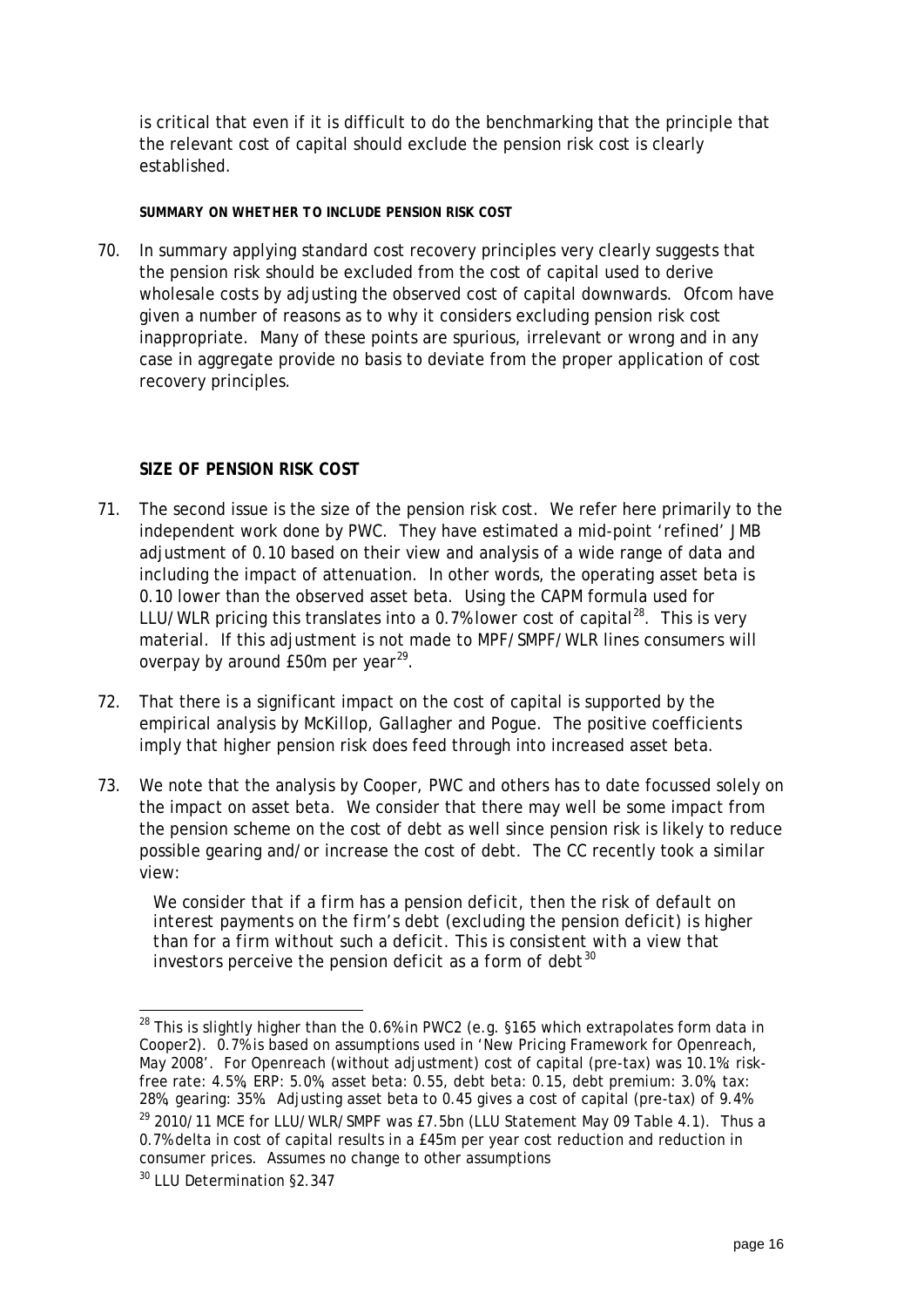74. As for asset betas the cost of debt / gearing assumptions should be modified to remove the effect of the pension scheme and deficit. Ofcom should take account of this relationship.

# **ANNUAL COST**

- 75. The question posed by Ofcom is how should the annual service cost (to cover new pension promises made in the year) be calculated – for instance, should it be equal to the amount used in the accounts (IAS19), the annual cash contribution,  $31$  or a bespoke amount based on a lower discount rate than used in IAS19 (resulting in a higher cost).
- 76. When considering this question it is important to understand what the cost will be used for. The most important use of costs is in the setting of charge controls where the relevant cost assumption is typically the cost estimate at the end of the price control period $^{32}$  $^{32}$  $^{32}$ . The other main use is in the regulatory financial statements (RFS) which are used to assess cost orientation. The former is the more important use.
- 77. For the purposes of charge controls the annual pension cost should not be set with reference to BT's actual or estimated cost (whether cash or IAS19 or otherwise) but rather they should be the efficient remuneration cost for an employee including wage, pension, perks etc. Therefore, in charge control settings Ofcom can and should effectively ignore BT's actual costs.
- 78. It is unclear whether Ofcom has adopted this correct method in the past. For example, in the KPMG report on efficiency (completed for consultation on LLU / WLR charge controls) KPMG appeared to benchmark salaries only and did not benchmark pension costs (either by themselves or in aggregate)<sup>[33](#page-16-0)</sup>. Since BT's pension costs % salary are significantly higher than the industry average<sup>[34](#page-16-0)</sup> and much higher than best practice the KPMG approach may not have accounted for this inefficiency.
- <span id="page-16-0"></span>79. In terms of how the benchmarking can be done we see two approaches $35$ .

Details on staff cost benchmarking methodology. Method and assumptions as follows:

 $31$  excluding the cash contribution to cover the deficit

 $32$  Normally prices are set by reference to a glidepath between starting/previous price and final year cost

 $33$  Appendix 5 of the KPMG report explains the approach as:

<sup>•</sup> Take the FTE breakdown by grade provided by Openreach and apply relevant salary benchmarks based on Salary benchmarking surveys

<sup>•</sup> Compare this to the 'estimated salary cost' which multiplies the FTEs per grade by the average salaries per grade to ensure comparison of Like with Like

<sup>•</sup> We have assumed that the other salary costs (overtime, allowances, NI, pensions) will follow the same pattern as basic salary. We consider this to be a reasonable assumption […]

<sup>34</sup> see TTG Response §82

 $35$  The same approach should apply to 'perks' e.g. car, health insurance etc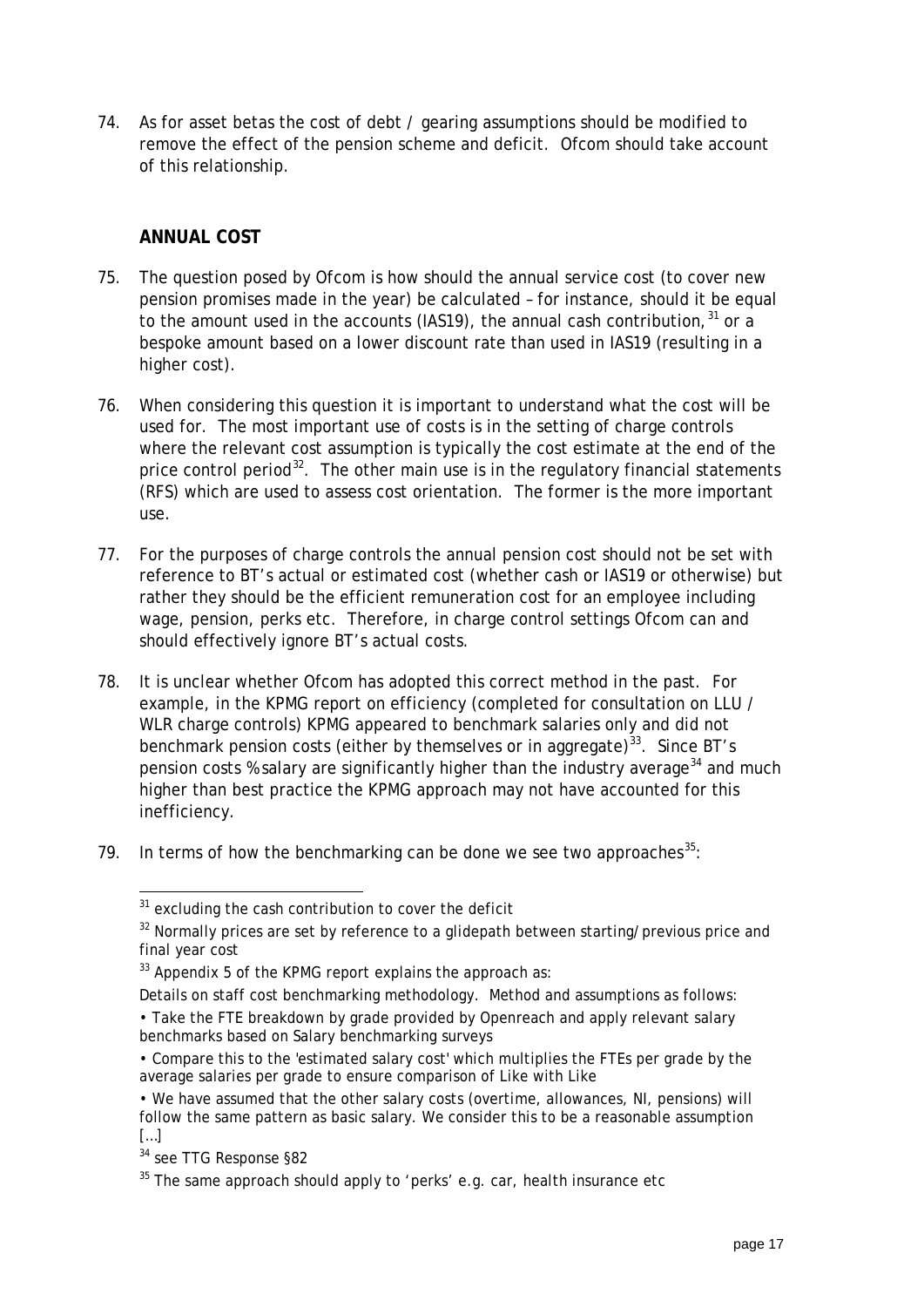- Set BT total salary plus pension (cost per person) to equal industry best practice salary plus pension
- Set BT salary equal to industry best practice and set BT pension % salary equal to industry best practice
- 80. In theory the two methods would come to the same result but the former is likely to be simpler if the data is available in the right form.
- 81. In the case where Ofcom departs from using an efficient benchmark to derive pension costs (e.g. in the RFS) we believe that using the accounting cost estimate (i.e. IAS19) is most appropriate.
- 82. Ofcom have suggested possibly using a bespoke lower discount rate than is used in IAS19 that is 'tailored to the risk characteristics of the specific liabilities'. We believe that the discount rate that is used in calculating the IAS19 cost should be used for preparing the RFS since this reflects the BT management / auditors view of the fair cost of meeting the promises made in the year. Further, to use a bespoke rate would be fraught with difficulties – it would be complicated, potentially arbitrary, reduce transparency and probably require a disproportionate effort.
- 83. We regard cash as a far less preferable measure of cost that the IAS19 amount. Cash is volatile, less transparent<sup>36</sup>, unaudited, more susceptible to gaming, less predictable and forecastable and anyway is likely to be the same as the IAS19 forecast in the long run. Cash cost is not used for any other type of cost so it is unclear why it should be used here.

# **OTHER ISSUES**

- 84. Although not directly part of the issues being considered there is an additional impact of BT's pension scheme that has a bearing on costs. BT has / will share the pension deficit with employees (see PWC2 §§112-122) through for instance reducing future benefits in response to the deficit arising. A likely reaction of employees may be to seek salary rises to offset the reduction in pension benefits. This salary rise must not be treated as an allowable cost. It is not efficiently incurred (since it is a result of historic pension decisions). The ability for employees to drive wages higher may though be tempered by market effects (see PWC §§116-119)
- 85. Pension deficit contributions and pension risk cost should be excluded from RFS to ensure that the costs are prepared on a consistent with the regulatory treatment used for charge controls.

<span id="page-17-0"></span> $36$  in that it can get conflated with the pension deficit repair amount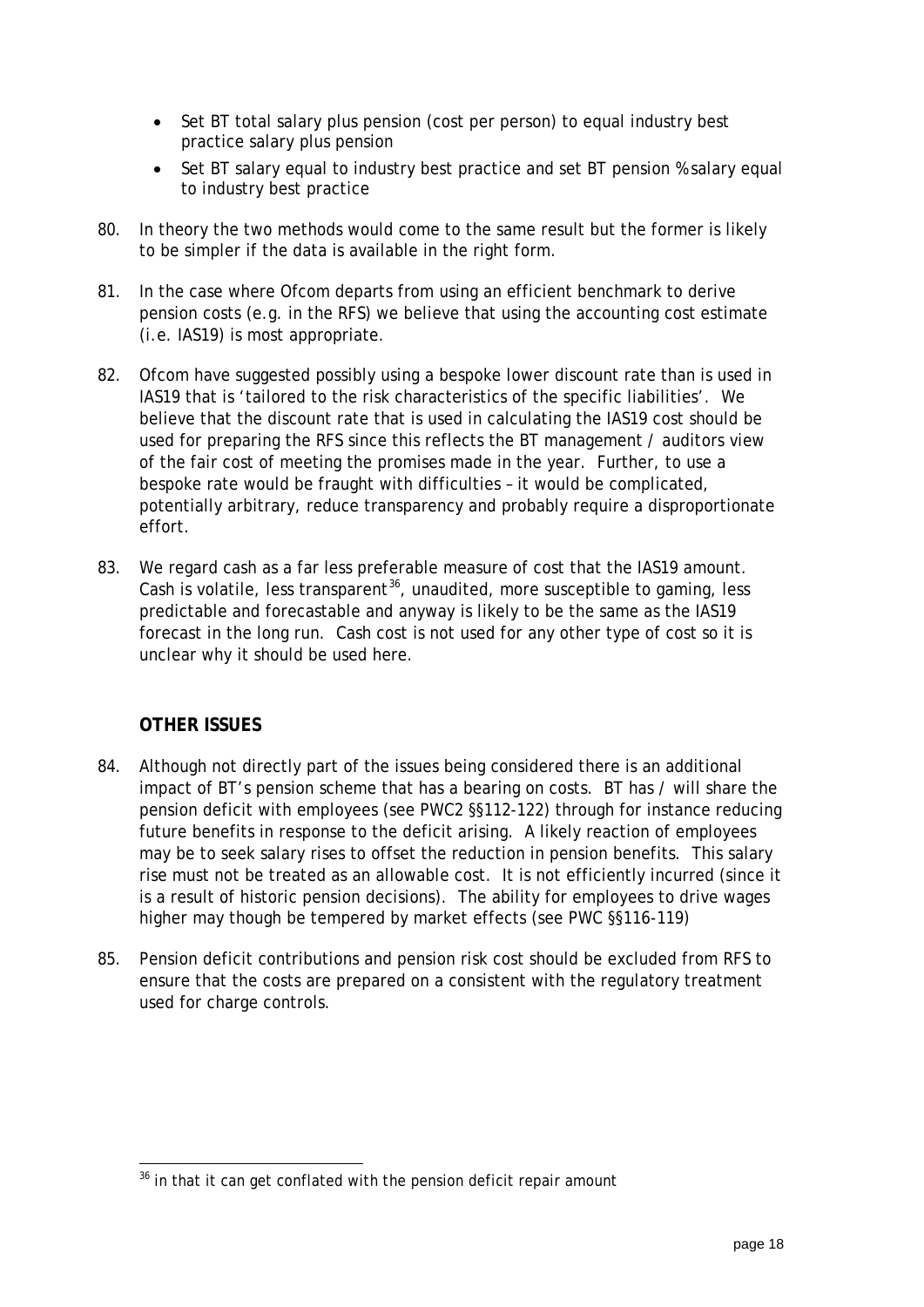# **OFCOM QUESTIONS**

*Q2.1 Do respondents have any comments about our relevant duties in the context of this review?*

86. We broadly agree with Ofcom's assessment of its relevant duties.

*Q2.2 Do respondents have any comments on how our proposed pension recommendations are likely to have an impact on equality?*

87. No

*Q3.1 Do respondents agree with our assessment of the importance of regulatory certainty and consistency in relation to deficit repair payments?*

88. No. Ofcom seem to consider that consistency of regulation (e.g. continuation of exclusion of deficit contribution or inclusion of pension risk) is a good thing since it supports certainty. We disagree. If (say) inclusion of pension risk is considered inappropriate then the approach must be changed to the correct one. The fact that it was incorrect in the past is no reason to continue the incorrect approach into the future. See §§48-53 above

*Q.3.2 Do respondents agree with our assessment of deficit repair payments against the six principles of pricing and cost recovery?*

89. We agree with the conclusion but not the assessment of some of the principles. If these errors are corrected (e.g. in effective competition – see §18 above) then case for the exclusion of pension deficit contribution costs is even more clear cut.

*Q3.3 Do respondents agree with our view of the likely impact of our recommendation for the treatment of deficit repair payments on BT's ability to invest?*

90. Yes (broadly). Se §27 above

*Q3.4 Do respondents agree with our recommendation for the treatment of pension deficit repair payments?*

91. We agree with the recommendation though consider some of Ofcom's reasoning flawed (e.g. effective competition §§18-23, consistency over time §§30, 48-53).